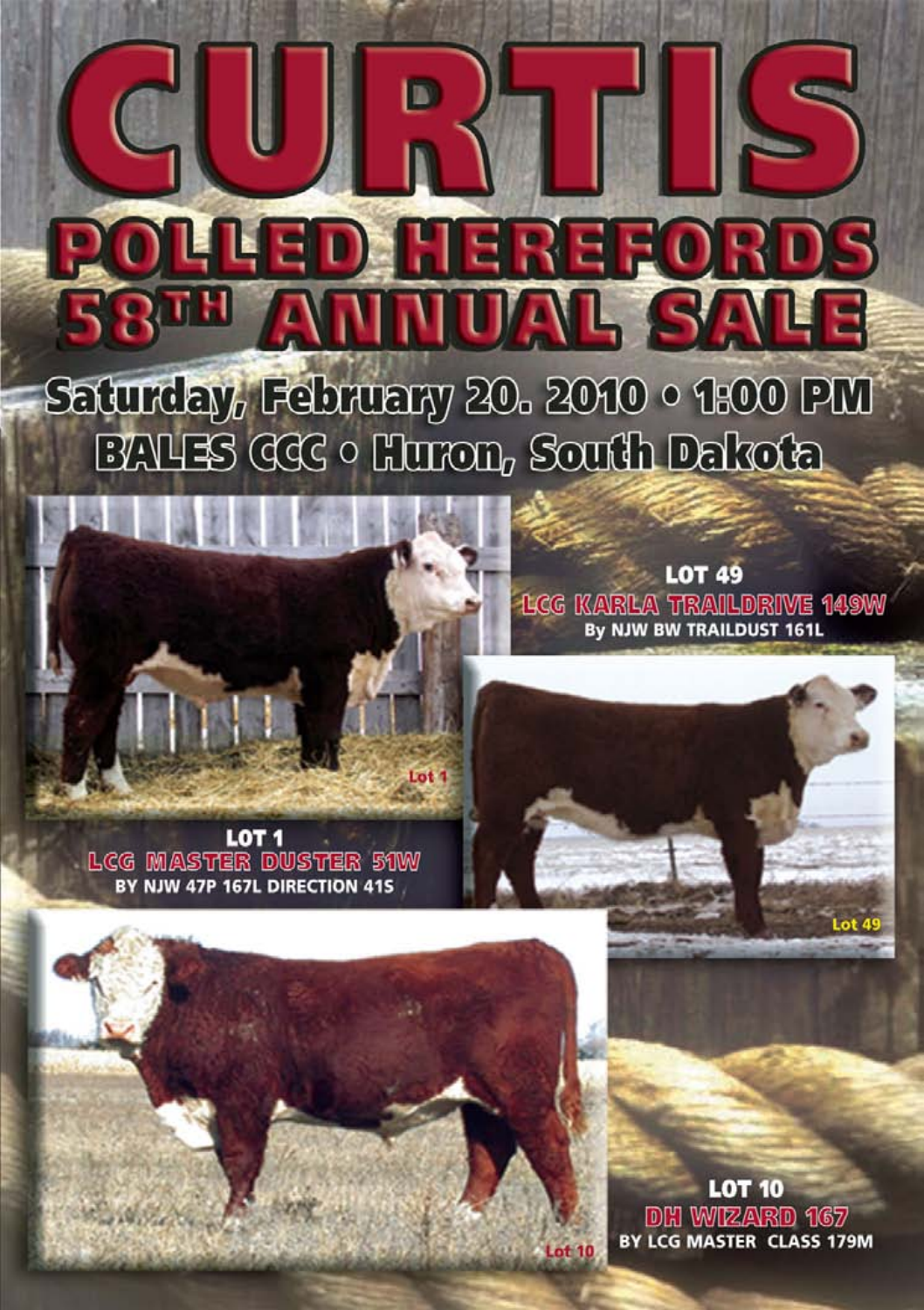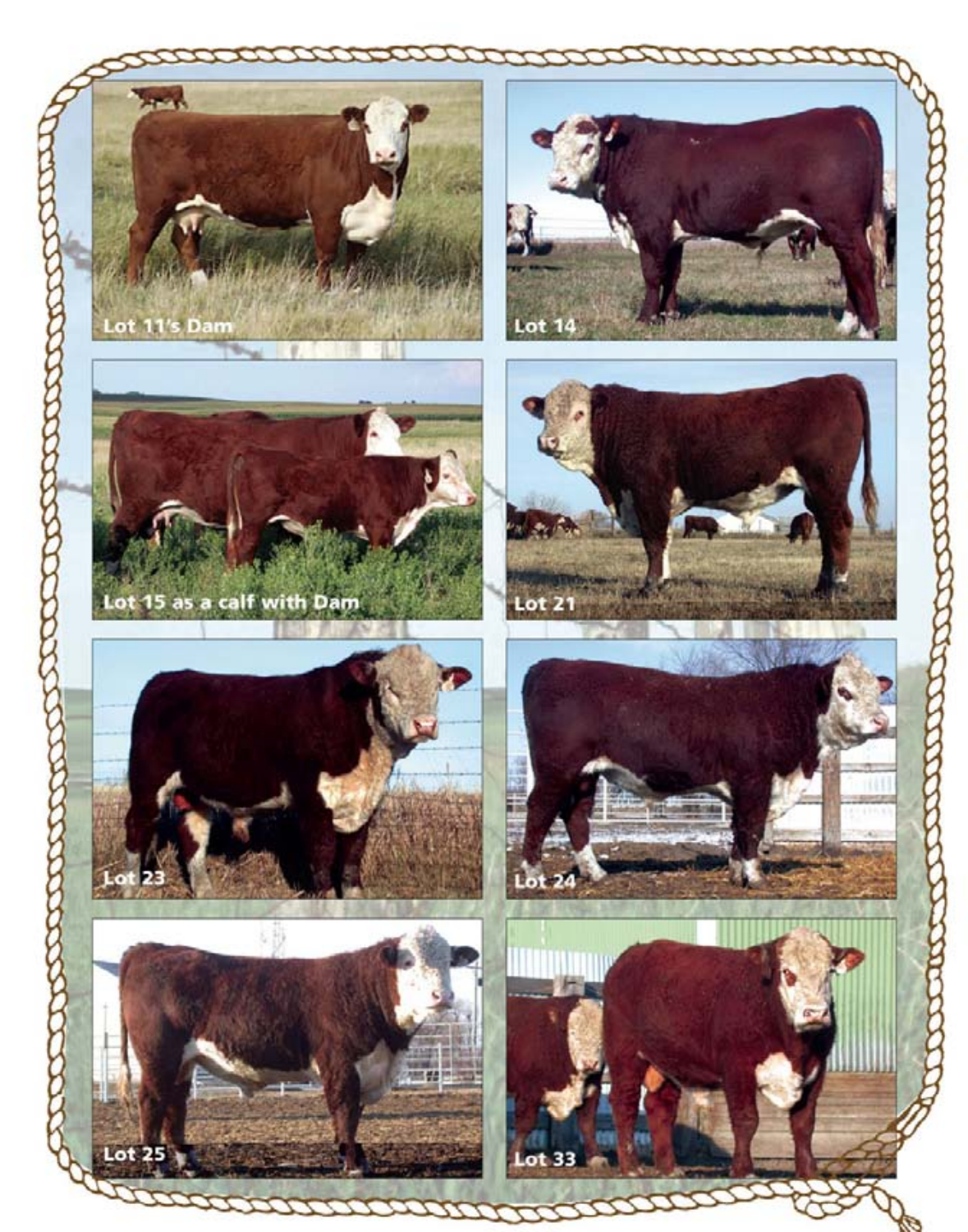# **CURTIS POLLED HEREFORDS**

## Welcome Fellow Cattlemen & Friends:

It is our pleasure to invite you to our 58th Annual Sale.

The two year old bulls consist of not only the top end of our 2008 calf crop, but will also include several top bulls from the Dubois herd.

The yearling bulls are special with all four in the top half of almost every EPD category. All four rank in the top 20% for Calving Ease Direct.

The registered heifers are from the top of our replacements and sired by two very special bulls. The commercial heifers are sired by our herd bulls and out of registered cows.

We look forward to seeing you February 20. If we can be of assistance in any way, please feel free to contact us.

**LARRY & CAROL GILDEMASTER PHONE:** (605) 883-4566

38230 214th Street **CELL:** (605) 350-9253 and (605) 350-9476 Virgil, South Dakota 57379 **Email:** lcghereford@santel.net **www**: curtispolledherefords.com

## **SELLING: 40 TWO YEAR OLD BULLS 4 YEARLING BULLS 4 REGISTERED YEARLING HEIFERS 40 COMMERCIAL YEARLING HEREFORD HEIFERS**



*VIDEOS & PICTURES OF SALE OFFERING AVAILABLE on www.curtispolledherefords.com*



## **SALE STAFF**

Chisum Peterson, Auctioneer (605) 234-4214 Cell: (605) 730-4214 Levi Landers, AHA (308) 730-1396 Art Handel, Handel Marketing (605) 399-9278 Cell: (605) 391-8233 Donnie Leddy, Cattle Business Weekly (605) 695-0113

 $\odot$ 

**SPECIAL GUESTS**

Marc and Jill Hotchkiss, Hereford America **Mark and Linda Goetz, SDHA Managers** Mike Fink, SDHA President Gerald Bischoff, SDHA Past President



### **TERMS AND CONDITIONS**

Terms of sale are cash. Each animal to be sold to the highest bidder. The auctioneer shall settle any dispute as to bids. Mail or phone bids may be submitted to any of the sale staff. Announcements from the auction block shall take precedence over all printed material. We will assist in delivery and request that the yearling bulls and heifers be taken as soon as possible. We will keep the two year old bulls until April 1, or receive \$50 off if you take them the day of the sale. We guarantee satisfaction on all bulls for the first breeding season. We will require that the bulls be returned to us in a salvageable condition and we will replace him with a bull of similar value. All two year old bulls will have passed a fertility test. We recommend the yearling bulls be tested prior to turn out. The registered heifers are guaranteed under the terms recommended by the AHA. Health certificates will be furnished. The EPD's are from the 2010 Spring Analysis. Any person attending the sale does so at his own risk, and we assume no liability, legal or otherwise, for any accident that may occur.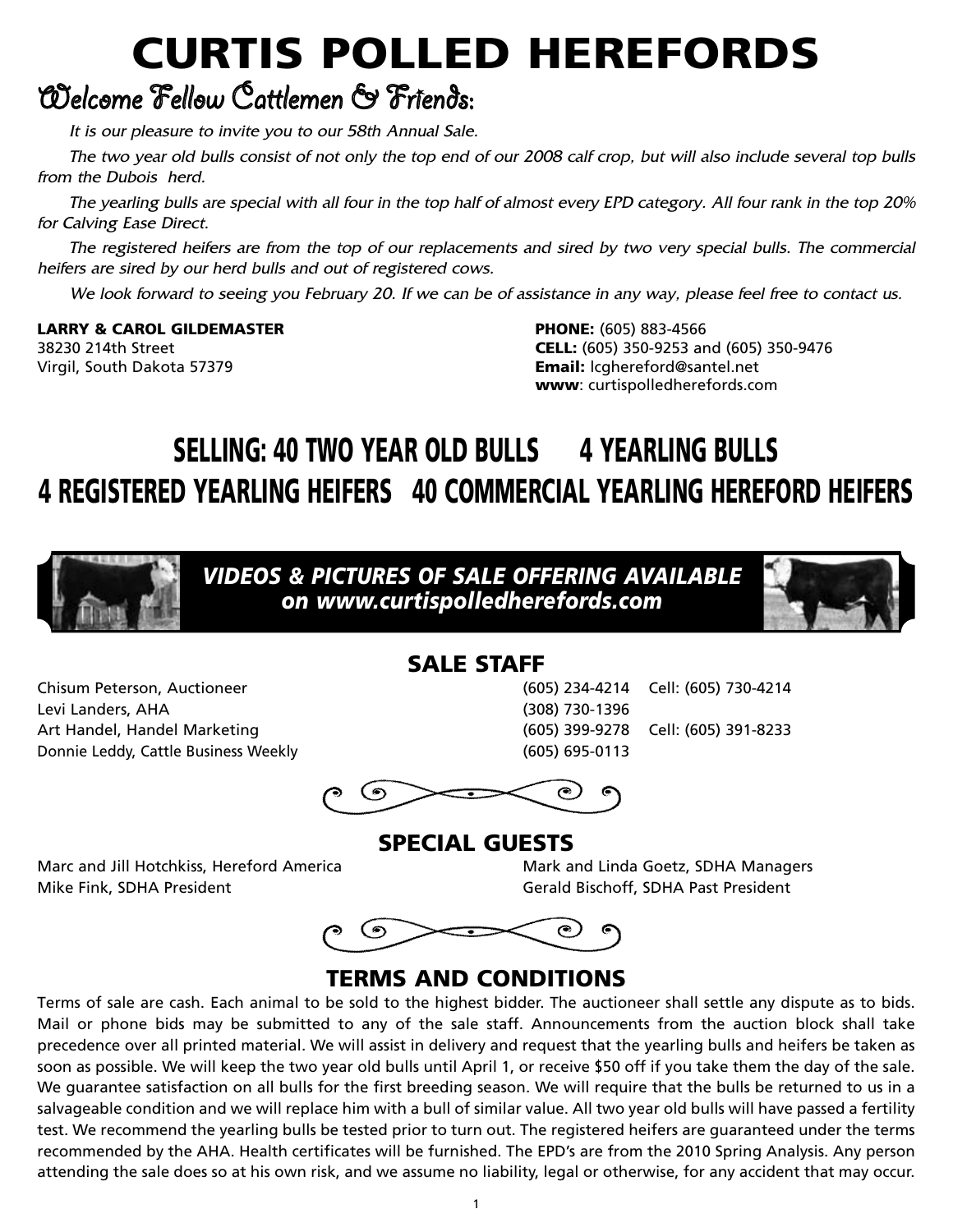## **REFERENCE SIRES**



## **Reference Sire A**<br>**D CLASS 517 10H** P41000194

**DR WORLD CLASS 517 10H**<br>Calved: January 28, 1998 Bred by: VA Ployi Calved: January 28, 1998 Bred by: VA Ploytechnic Inst. & SU, Blacksburg, VA.<br>Tattoo: RE 10H Cowned by: Larry & Carol Gildemaster, Virgil, SD

Owned by: Larry & Carol Gildemaster, Virgil, SD<br>Feltons 403 F 030 Prospect 208 FELTONS 517 F T2 Prospecta 827 DOD FF Prospectita 997 DOD

VPI MARATHON LADY 0081 GT<br>
X23512148 BF Lady Impact S29 MTJ Banner Impact

BF Lady Impact S29

SBR Marathon Man 257T Verlou Marathon 26M 12P HH Vickie P508 M3

F 030 Prospect 208

FF Prospector 361

World Class was a natural service sire on our ranch for 9 years but had to be disposed of last year at 11 years of age. Many of the sale cattle will carry his influence. We have an outstanding son that we will use as his replacement plus a good number of daughters in our herd. He continues to be one of Accelerated Genetics top sires.

EPD's: BW +2.6 WW +59 YW +88 Milk +32 M&G +61 REA 0.02 IMF +0.05 CHB \$ 25



## **Reference Sire C**

**RST 1030 TOP SECRET 5002**<br>Calved: January 23, 2005<br>Bred by: Richar Calved: January 23, 2005<br>
Bred by: Richard & Shirley Thomas, Gold Creek, MT<br>
Tattoo: RE 5002<br>
Owned by: Larry & Carol Gildemaster. Virgil. SD Owned by: Larry & Carol Gildemaster, Virgil, SD

| KT TOP SECRET 1030                       | MJB Blazer 1000                                  | Churchill Bang 500<br>MJB MS Achiever 8108                                           |
|------------------------------------------|--------------------------------------------------|--------------------------------------------------------------------------------------|
| P422505594                               | KT MS 517 Felton 8031<br><b>DOD</b>              | Feltons 517<br>MS RST X4 6002                                                        |
| RST MS 51J MASTER DUTY 3037<br>P42372313 | LCG Master Duty 51J<br>MS RST X4 08N 7039<br>DOD | AH Heavy Duty 11G<br>LCG Karla Bru 129C DOD<br>KCF Victor 08N X4<br>MS RST 8884 0076 |

Top Secret has an impressive son and two daughters in the sale. HIs first daughters ratioed 108 this past year on their calves.

BW: 80 lbs. Adj. WW: 779 Adj. YW: 1426 Adj. REA: 14.43 Adj. IMF: 3.48 EPD's: BW +2.2 WW +60 YW +106 Milk +26 M&G +56 REA 0.02 IMF +0.30 CHB \$ 31



### **Reference Sire B KCF BENNETT 3008 M116 P42267058**

Calved: March 8, 2002 **Bred by: Knoll Crest Farm, Red House, VA**<br>Tattoo: RE 10H **Bream Comed by: Larry & Carol Gildemaster, Virgil, SD** Owned by: Larry & Carol Gildemaster, Virgil, SD Feltons 517 Feltons 403 RRH MR FELT 3008 FRINCES A80 DOD<br>P23703420 FR MS Vict 6191 FR RHF Victor 767 2123 RHF Victor 767 2123 RRH MS Prosp 786 BJH 51M Leader 55R BJH 25K Prospectr 51M KCF MISS 55R D202<br>
P23825287 BJH BRAX Linda 43M<br>
P23825287 BHF Victor 266 884 RHF Victor 266 884 KCF Lady Victor G36

M116 continues to sire outstanding progeny. He has several sons in the sale offering. His daughters are consistent in their make up and udder quality, and have ratioed 102.4 on their calves. Trait Leader in 11 of 15 traits.

EPD's: BW +4.0 WW +66 YW +99 Milk +25 M&G +58 REA -0.07 IMF +0.23 CHB \$ 31



## **Reference Sire D**

**NJW 47P 167L DIRECTION 41S**<br>Calved: February 19, 2006<br>Tattoo: RE: 167L LE: 415 Owned by: Larry & Carol Gildemaster, Virgil Bred by Ned & Jan Ward, Sheridan, WY Owned by: Larry & Carol Gildemaster, Virgil, SD RU Duster 60D Remitall Keynote 20X NJW 139J DUSTER 47P<br>P42491961 SDL VLY 7C Serenade 139J Klondike 500Z Fedrtion 7C

NJW 45G LADYSPORT 167L<br>P42192116

NJW 832W D32 Latigo 45G Circle-D Wrangler 832W GK Ladysport 131A GK Sportsman 41Y

SVR 393Y Sunrise 326F GK Bonny 1027

41S is developing into an impressive sire. Check out his sons in the sale. His first daughters will calve in 2010.

EPD's: BW +1.8 WW +44 YW +60 Milk +16 M&G +38 REA +0.44 IMF -0.03 CHB \$ 19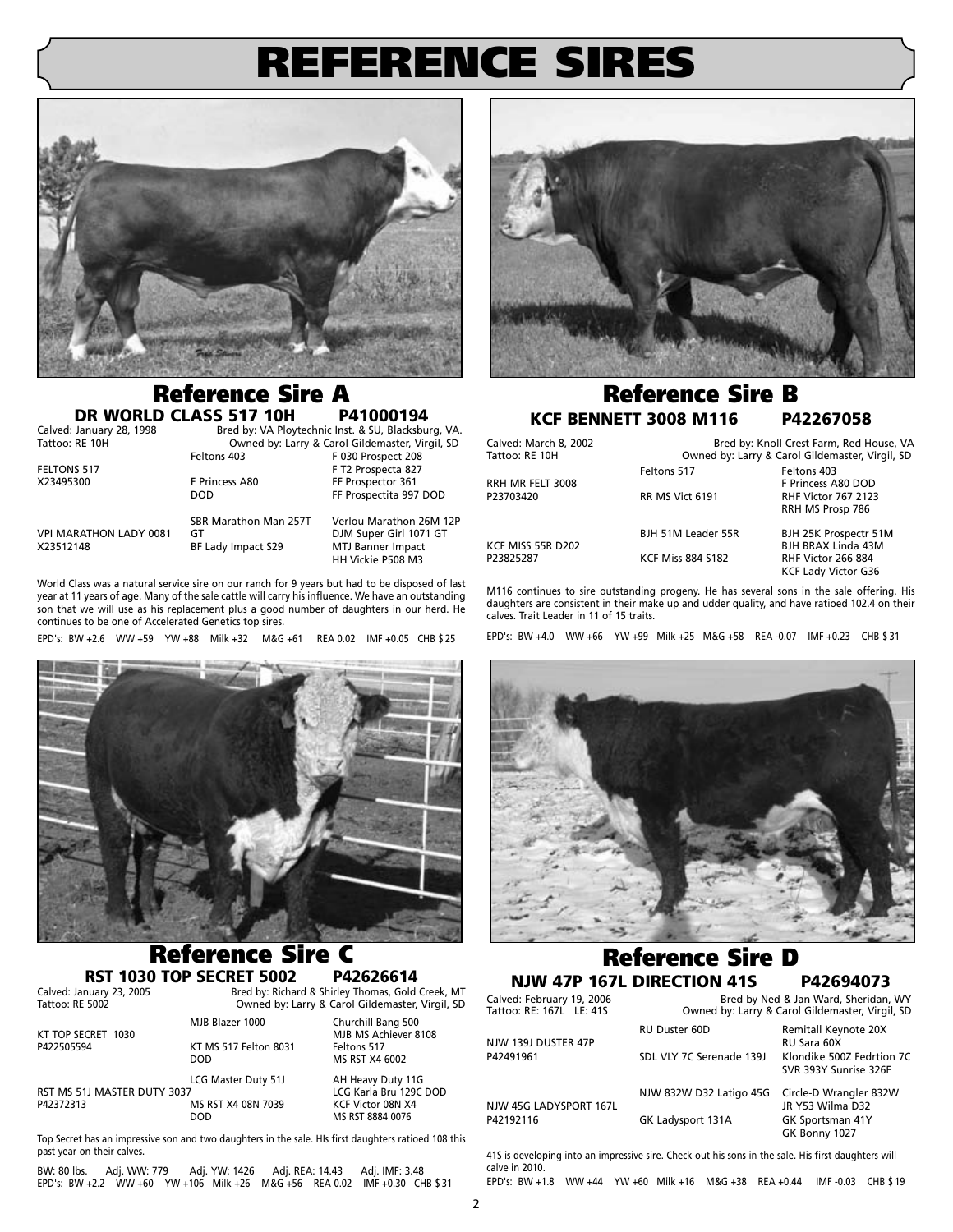## **REFERENCE SIRES**



### **Reference Sire E NJW BW TRAILDUST 161L P42192163**<br>Calved: April 27, 2001 Bred by: Ned & Jan Ward, Sheric

Calved: April 27, 2001 **Bred by: Ned & Jan Ward, Sheridan, WY**<br>Tattoo: RE 120J LE 161 **Bread by: Larry & Carol Gildemaster, Virgil, SD** Owned by: Larry & Carol Gildemaster, Virgil, SD Circle-D Wrangler 832W Bar H L1 Chance 55S

> NJW Butlers Image 3W C Miss Anx Apex 70L DOD

NJW 6Z WRANGLER 20E CJ 3W Miss 6Z<br>
23839267 CJ 3W Miss 6Z CJ 3W MIX Butlers Image 3W

RU Duster 60D Remitall Keynote 20X SADDLE VLY LADYSPORT 120<br>P42002054 GK Ladysport 131A GK Sportsman 41Y

GK Bonny 1027 Traildust and his dam were Grand Champion cow-calf at the 2002 Denver National. His dam sold for \$25,500 and a son for \$20,000 in Ned & Jan Ward's 2006 sale. A yearling son and two daughters sell.

EPD's: BW +3.4 WW +48 YW +81 Milk +17 M&G +41 REA +0.32 IMF -0.04 CHB \$ 23

### **Reference Sire G JKW TRM 157H BENNETT 0602 P42685720**

Calved: Feb. 24, 2006 Bred by: Tennessee River Music Inc., Ft. Payne, AL<br>Tattoo: LE 0602 Owned by: Larry & Carol Gildemaster. Virgil. SD Owned by: Larry & Carol Gildemaster, Virgil, SD

| REMITALL HIGHWAY ET 157H | Remitall Keynote 20X<br>Remitall Patricia 99P<br>Tower-Creek Amber 6B | <b>Remitall Teamster 9T</b><br><b>Tower Sirloin 6Y</b> |
|--------------------------|-----------------------------------------------------------------------|--------------------------------------------------------|
|                          |                                                                       | Tower Amber 9Z                                         |
| TRM HV MISSY 2065        | KPH Phase 121                                                         | TJ Phase III<br>KPH Vicky R40 833                      |
|                          | Trm Hot Legs 8229                                                     | Trm Pepper 6018<br>Trm Lass C30 231                    |

0602's first sons sell. His progeny have performed well. Weaning and yearling weight ratios on his calves are 101.3 and 106.5 respectively.

EPD's: BW +3.1 WW +57 YW +91 Milk +21 M&G +49 REA +0.39 IMF 0.01 CHB \$25

### **Reference Sire I NJW P20 31R PROGRESS 17T P42797868**

| Calved: Feb. 02, 2007<br>Tattoo: RE 31R LE 17T | Bred by: Ned & Jan Ward, Sheridan, WY<br>Owned by: Larry & Carol Gildemaster, Virgil, SD |                                                 |  |
|------------------------------------------------|------------------------------------------------------------------------------------------|-------------------------------------------------|--|
| SHF PROGRESS P20                               | Feltons Legend 242                                                                       | Feltons Domino 774<br>Feltons G15               |  |
| P42481042                                      | SHF Intrstate D03 G06 ET                                                                 | SHF Interstate 20X D03<br>MM Cisco Lady 203 DOD |  |
| NJW 30N 63J NEVER MISS 31R                     | GHC Never Look Back ET 30N WTK 75A Continental 66F                                       | Walpole Philis 13F                              |  |
| P42607554                                      | NJW 21C Riata 63J                                                                        | NJW 832W D32 Latigo 45G<br>NJW Z17 Riata 21C    |  |

We have used 17T exclusively on first calf heifers and are extremely pleased with the calving ease and performance of his calves. A yearling son out of a P486 daughter sells as Lot 3.

EPD's: BW +1.1 WW +53 YW +70 Milk +21 M&G +47 REA +0.46 IMF 0.13 CHB \$26



### **Reference Sire F TAR Z5 CALL ME 2R P42614712**

Calved: Feb. 08, 2005 Bred by: Trent S. McMillen, Walnut Grove, MO Tattoo: LE 2R Owned by: Larry & Carol Gildemaster, Virgil, SD H8E Embracer 8006 Remitall Embracer 8E BRL CALL 100L **H** Miss Approval 9082

BRL Deluxie 100A VLSF Deluxe ET 220W DOD BRL Belle 156S 10X **Braxton Giant 1** Braxton Giant TAR Z5 MISS BRAXTON 29M BRAXTON 29M

Tar Miss Z5 Victory 22G Elwing Tar Option D52 Elwing Innovatress B42

2R had an actual birthweight of 80 lbs., and has some excellent EPDs. A Potent sire that consistently passes on his length and dark color.

EPD's: BW +4.0 WW +54 YW +83 Milk +19 M&G +46 REA +0.54 IMF +0.04 CHB \$27

## **Reference Sire H**<br>ennett 440 P486 P42570152

**KCF Bennett 440 P486**<br><sup>E</sup> Galved: November 20, 2004

Bred by: Knoll Crest Farm, Red House, VA Tattoo: 440 Owned by: Larry & Carol Gildemaster, Virgil, SD

| <b>FELTONS MARSHALL 440</b> | Feltons Lexus 235<br>Feltons Endurett K18 | Feltons Bear 926<br>Feltons E70 DOD<br>Feltons Endurance 745<br><b>Feltons Matron H40</b> |
|-----------------------------|-------------------------------------------|-------------------------------------------------------------------------------------------|
| <b>KCF MISS 774 H332</b>    | Feltons Domino 774                        | OXH Domino 7002<br>Feltons B72                                                            |
| DOD                         | <b>KCF Miss 459 F335</b>                  | Feltons 459<br>KCF Miss Y132 A47                                                          |

EPD's: BW +2.5 WW +53 YW +77 Milk +20 M&G +46 REA +0.13 IMF +0.25 CHB \$ 26

P486 has several sons in the sale. The majority of his calves have extra pigment. His six daughters ratioed 108 on their first calves in 2009.

### **AMERICAN HEREFORD ASSOCIATION BREED EPD AVERAGE**

| <b>BW</b> | <b>WW</b>         | YW                                          | <b>MILK</b> | M&G                                                                                                                    | REA  | IMF         | <b>CHB</b> |
|-----------|-------------------|---------------------------------------------|-------------|------------------------------------------------------------------------------------------------------------------------|------|-------------|------------|
| 3.6       | 41                | 68                                          | 15          | - 36                                                                                                                   | 0.18 | $0.02$ \$17 |            |
| Milk      | BW - Birth Weight | WW - Weaning Weight<br>YW - Yearling Weight |             | M&G - Milk & Growth<br>REA - Rib Eye Area<br>IMF - Intramuscular Fat (Marbling)<br>CHB - Certified Hereford Beef Index |      |             |            |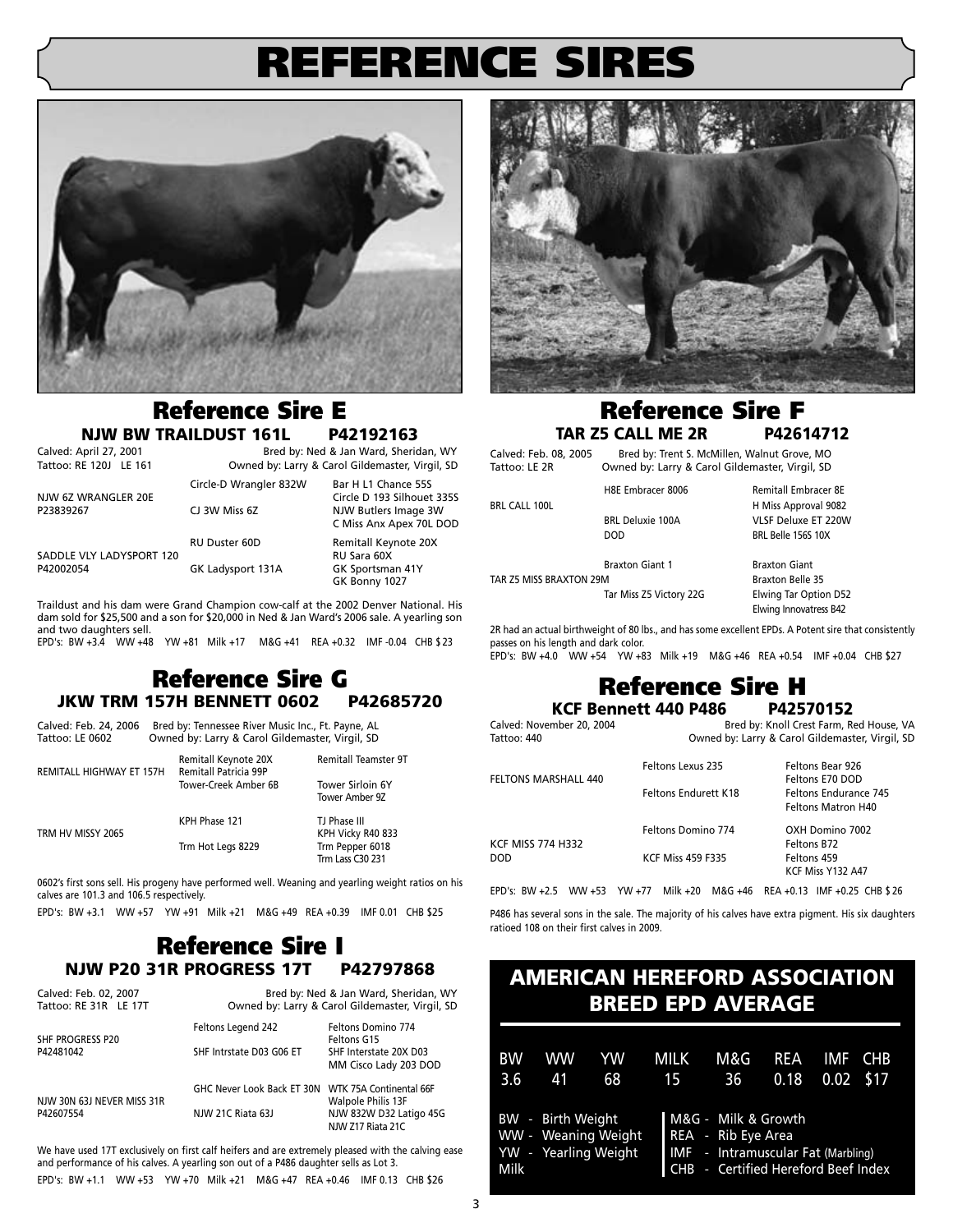## **EARLING BU**

| Lot 1        |  |
|--------------|--|
| BW85         |  |
| 205 Wt766    |  |
| Wt. Ratio121 |  |
| EPDs         |  |
| BW2.5        |  |
| WW51         |  |
| YW72         |  |
| Milk 19      |  |
| M&G 45       |  |
| REA0.38      |  |
| IMF0.03      |  |
| CHB\$22      |  |
|              |  |

**Lot 3**

BW ...............79 205 Wt.......740 Wt. Ratio...117 **EPDs**  $RIM$   $2A$ WW..............59 YW...............81 Milk .............21 M&G ............51 REA ...........0.37 IMF............0.11 CHB............\$27

### **LCG MASTER DUSTER 51W P42985856**

Calved: March 20, 2009<br>
Tattoo: RF 51W **Depart of Larry & Carol Gildemaster Virgil SD** 

Larry & Carol Gildemaster, Virgil, SD NJW 139J Duster 47P DLF, IEF RU Duster 60D CHB NJW 47P 167L DIRECTION 41S<br>NJW 45G Ladysport 167L NJW 832W D32 Latigo 45G

LCG Master Duty 51J DLF, IEF AH Heavy Duty 11G SOD, CHB LCG FERN ABS 125R LCG Karla Bru 129C DOD, DLF, IEF LCG Fancy Fern 228N DOD

GK Ladysport 131A LCG Fern Rosewood 124H

NJW 832W D32 Latigo 45G

Lot 1 is a very impressive herd sire prospect. He is thick, deep bodied with a deep bulging rear quarter. His dark color, eye, and scrotal pigment; and gentle disposition make him especially attractive. His sire and dam are backed by generations of proven producers. We will be retaining a one-quarter semen interest. **ALSO PICTURED ON FRONT COVER.** 51W has EPDs that rank him in the top 20% of the breed for



### **LCG MASTER COSCO 9W P42985892**

.<br>Calved: March 07, 2009 Carry & Carol Gildemaster, Virgil, SD<br>Larry & Carol Gildemaster, Virgil, SD

Larry & Carol Gildemaster, Virgil, SD SHF Progress P20 CHB DLF, IEF Feltons Legend 242 SOD, CHB NJW P20 31R PROGRESS 17T SHF Intrstate D03 G06 ET

NJW 30N 63J Never Miss 31R GHC Never Look Back ET 30N NJW 21C Riata 63J

LCG LYDA MARSHALL 89T KCF Miss 774 H 332 DOD

KCF Bennett 440 P486 Feltons Marshall 440 CHB LCG Lyda Class 90L DR World Class 517H 10H SOD, CHB, DLF, IEF LCG Lyda Mercury 89G DOD

Lot 3 is a heifer's first calf. He is very thick with lots of pigment. We used his sire exclusively on heifers and were extremely pleased with the calving ease plus excellent growth. 9W has EPDs that rank him in the top 5% of the breed for WW, and CHB.





**Lot 2**

 $BW...$ **WW**  $YW$ ... Milk .............26 **M&G** REA...  $IMF...$ CHB............\$29

#### **LCG MASTER SECRET 2W P42985865**

| LOT 2        | Calved: March 02, 2009<br>Tattoo: RE 2W |                             | Owned by:<br>Larry & Carol Gildemaster, Virgil, SD                                                                                                                           |
|--------------|-----------------------------------------|-----------------------------|------------------------------------------------------------------------------------------------------------------------------------------------------------------------------|
| BW87         |                                         | KT Top Secret 1030 CHB      | MJB Blazer 1000 SOD, CHB                                                                                                                                                     |
| 205 Wt744    | RST 1030 TOP SECRET 5002                |                             | KT MS 517 Felton 8031 DOD                                                                                                                                                    |
| Wt. Ratio118 |                                         | RST MS 51J Master Duty 3037 | LCG Master Duty 51J DLF, IEF                                                                                                                                                 |
| <b>EPDs</b>  |                                         |                             | MS RST X4 08N 7039 DOD                                                                                                                                                       |
| BW3.7        |                                         |                             |                                                                                                                                                                              |
| WW59         |                                         | LLL Spade 106K CHB          | MW LLL Farley 24F SOD, CHB                                                                                                                                                   |
| YW94         | <b>LCG KARLA FRANKLIN 119S</b>          |                             | Dunwalke Rosie D68 DOD                                                                                                                                                       |
|              |                                         | LCG Karla Jack 129L         | LCG Master Jack 94G SOD                                                                                                                                                      |
| Milk 26      |                                         | DOD                         | LCG Karla Rolla 51E                                                                                                                                                          |
| M&G 55       |                                         |                             |                                                                                                                                                                              |
| REA0.26      |                                         |                             | Lot 2 is a son of our Top Secret bull and out of an outstanding 106K daughter that is<br>a full sister to the dam of our Lot 49 heifer. 2W is short marked, fully pigmented, |
| IMF0.18      |                                         |                             | extremely long, with a nice rear quarter. His EPDs rank him in the top 5% of the                                                                                             |

a full sister to the dam of our Lot 49 heifer. 2W is short marked, fully pigmented, extremely long, with a nice rear quarter. His EPDs rank him in the top 5% of the breed for WW, YW, M&G, SC, & CHB. The top 10% for MM, IMF & BMI. The top 20% for CED, and is above breed average in 13 of the 15 Traits.



#### **LCG MASTER TRAILDRIVE 20W P42985963**

**Lot 4** BW...............89 Calved: March 19, 2009<br>Tattoo: RE 20W **Carlo Calvess Carol Gildemaster Virgil SD** 

NJW 6Z Wrangler 20E Circle-D Wrangler 832W SOD, CHB<br>DUST 161L CJ 3W Miss 6Z **NJW BW TRAILDUST 161L** 

LCG KARLA FRANKLIN 2P Dunwalke Rosie D68 DOD<br>LCG Karla Wrangler 51H NJW 537T Wrangler 77F SOD LCG Karla Wrangler 51H

Saddle Vly Ladysport 120 RU Duster 60D CHB GK Ladysport 131A

Larry & Carol Gildemaster, Virgil, SD

LLL Spade 106K CHB MW LLL Farley 24F SOD, CHB LCG Karla Bru 129C DOD, DLF, IEF

Lot 4 is an extremely long and extra thick herd sire prospect sired by our Traildust bull and out of a nice 106K daughter. We are very pleased with our first Traildust calves that arrived in 2009. 20W has EPDs that rank him in the top 10% of the breed for WW, YW, & CHB. The top 20% for CED, M&G, REA, and is above average in 13 of 15 Traits.

4

205 Wt.......748 Wt. Ratio...119 **EPDs** BW..............3.8 WW..............54 YW...............88 Milk .............20 M&G ............46 REA...........0.41 IMF............0.03 CHB............\$26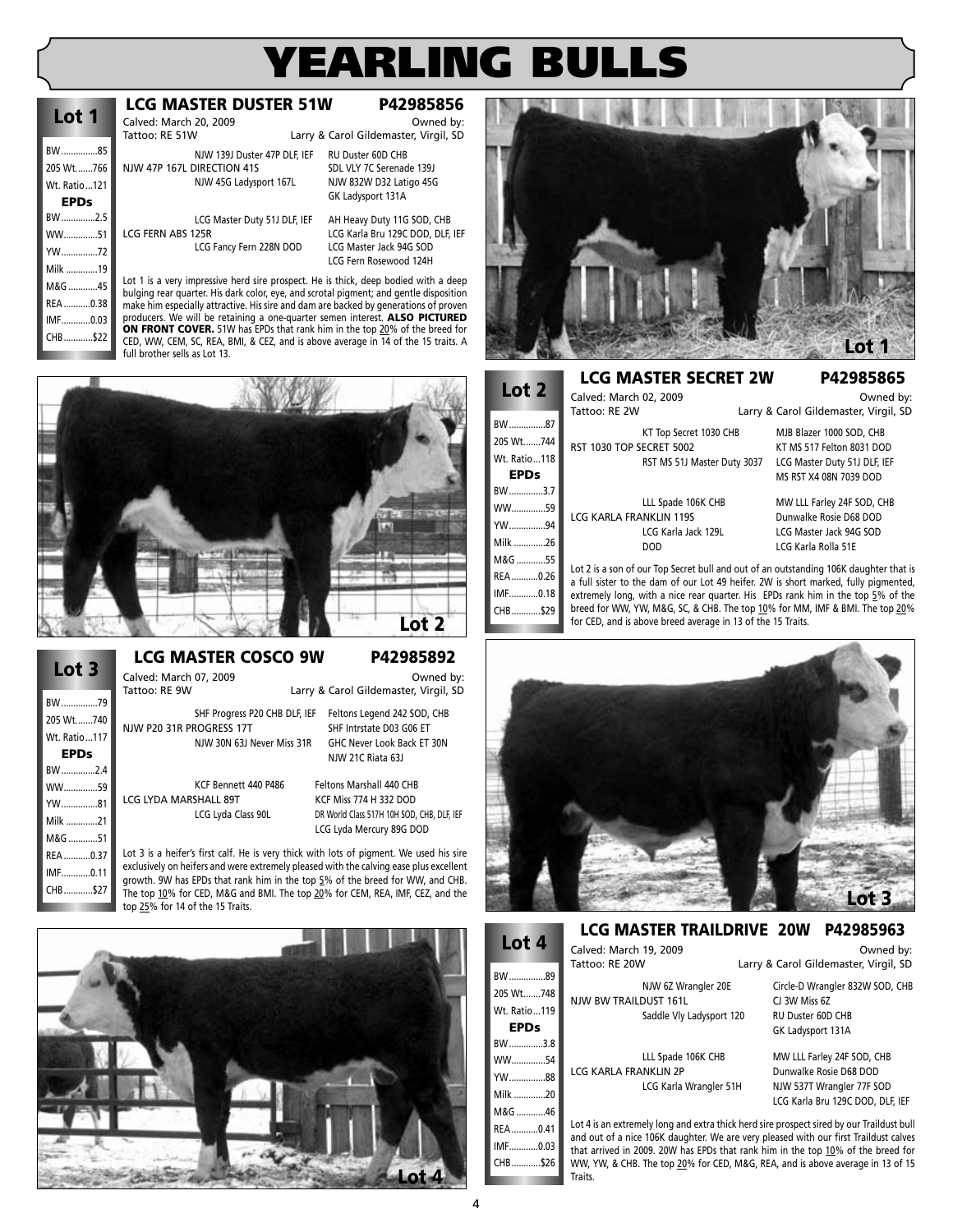## **Lot 5**

**EPDs** BW ..............5.1 WW..............60 YW...............87 Milk .............21 M&G ............51 RFA 0.42 IMF ..........-0.09 CHB............\$26

### BW ...............87 205 Wt.......816 Wt. Ratio...131

### **DH RED TRADITION 793 P42928045**

Calved: February 11, 2008 **Breeder:** Donald Dubois, Wolsey, SD Tattoo: LE 8793 **Owner:** Larry & Carol Gildemaster, Virgil, SD

Bar JZ Tradition 938H SOD Bar JZ Tradition 434V SOD, CHB DH IDAHO TRADITION 409 Bar JZ 326C Lady 301E DH Myrtle 304 EPHR Performer 554D SOD

AH Online Tradition 11P Remitall Online 122L SOD, CHB<br>DH RED HOT MAMA 273 AH Miss Tradition 18K DOD

DH Lively Lady 141 GJ Fed Ex 500Z SOD

DH Myrtle 10 AH Miss Tradition 18K DOD DH Vindi Josie

Lot 5 is a heifer's first calf. His EPDs rank him in the top 10% of the breed for WW, M&G, REA, & CHB. The top 20% for YW, MM, & CEM.





### Calved: February 29, 2008<br>Tattoo: RE 132U **Carry & Carol Gildemaster, Virgil, SD** Larry & Carol Gildemaster, Virgil, SD

NJW 139J Duster 47P RU Duster 60D NJW 47P 167L DIRECTION 41S<br>
SDL VLY 7C Serenade 139J

NJW 45G Ladysport 167L NJW 832W D32 Latigo 45G GK Ladysport 131A

KCF Bennett 3008 M116 RRH Mr Felt 3008 LCG LYDA BENNETT 138R KCF Miss 55R D202 LCG Lyda Class 125L Dr World Class 517 10H

LCG Lyda Stinger 74C

Lot 7 ratioed 116 for IMF when scanned for carcass data. His dam has a WW ratio of 118 on three calves. 132U has EPDs that rank him in the top 10% of the breed for M&G, CEM, SC, BMI, and CEZ. The top 20% for WW, MM, & CHB. His maternal sister





#### **LCG MASTER RURAL ROUTE 233U P42893203**

| Lot 6        | Calved: February 29, 2008                                                                       |                                       | Owned by: |
|--------------|-------------------------------------------------------------------------------------------------|---------------------------------------|-----------|
|              | Tattoo: RE 233U                                                                                 | Larry & Carol Gildemaster, Virgil, SD |           |
| BW90         | Remitall Highway ET 157H                                                                        | Remitall Keynote 20X                  |           |
| 205 Wt736    | JKW TRM 157H BENNETT 0602                                                                       | Tower-Creek Amber 6B                  |           |
| Wt. Ratio124 | TRM HV Missy 2065 DOD                                                                           | KPH Phase 121                         |           |
| <b>EPDs</b>  |                                                                                                 | TRM Hot Legs 8229                     |           |
| BW4.6        |                                                                                                 |                                       |           |
| WW63         | KCF Bennett 3008 M116                                                                           | RRH Mr Felt 3008                      |           |
| YW100        | LCG KARLA BENNETT 95R                                                                           | KCF Miss 55R D202                     |           |
| Milk 24      | LCG Karla Mischief 118H DOD                                                                     | LCG Master Duke 165C                  |           |
| M&G 55       |                                                                                                 | LCG Karla Race 95B                    |           |
| REA0.33      | The dam of Lot 6 has had three calves with a WW ratio of 120. His EPDs rank him in              |                                       |           |
| IMF0.02      | the top 5% of the breed for WW, YW M&G & CHB. The top 10% for MM, and SC.                       |                                       |           |
| CHB\$28      | 233U has light scurs which are just scabs. DAM OF 233U IS PICTURED INSIDE<br><b>BACK COVER.</b> |                                       |           |



### **Lot 8**

BW...............91 205 Wt.......692 Wt. Ratio...117 **EPDs** BW..............4.6  $WW$   $48$ YW...............82 Milk .............24  $M.R.G$   $18$ REA..........-0.13 IMF............0.07

CHR<sub>\$20</sub>

### **LCG MASTER BENNETT 55U P42893249**

LCG Dorothea BRU 172C

Calved: March 06, 2008<br>
Tattoo: RE 55LL Carry & Carol Gildemaster Virgil SD Larry & Carol Gildemaster, Virgil, SD RRH Mr Felt 3008 Feltons 517

KCF BENNETT 3008 M116 RRH Ms Vict 6191 KCF Miss 55R D202 BJH 51M Leader 55R KCF Miss 884 S182 DOD

LCG Master Junker 160Z HCJ Justa Rolo 218G 1 LCG DOROTHEA DUKE 45F LCG Stella K53 106P<br>DOD LCG Dorothea BRU 172C Jr Bovd Reservoir X35 DOD LCG Dorothea Junker 162X DOD

Lot 8 is out of a 1996 model cow that is a Dam of Distinction with a WW ratio of 112 of twelve calves. She still has an ideal udder and we are looking forward to her 2010 calf. 55U has EPDs that rank him in the top 20% of the breed for MM, M&G, and SC.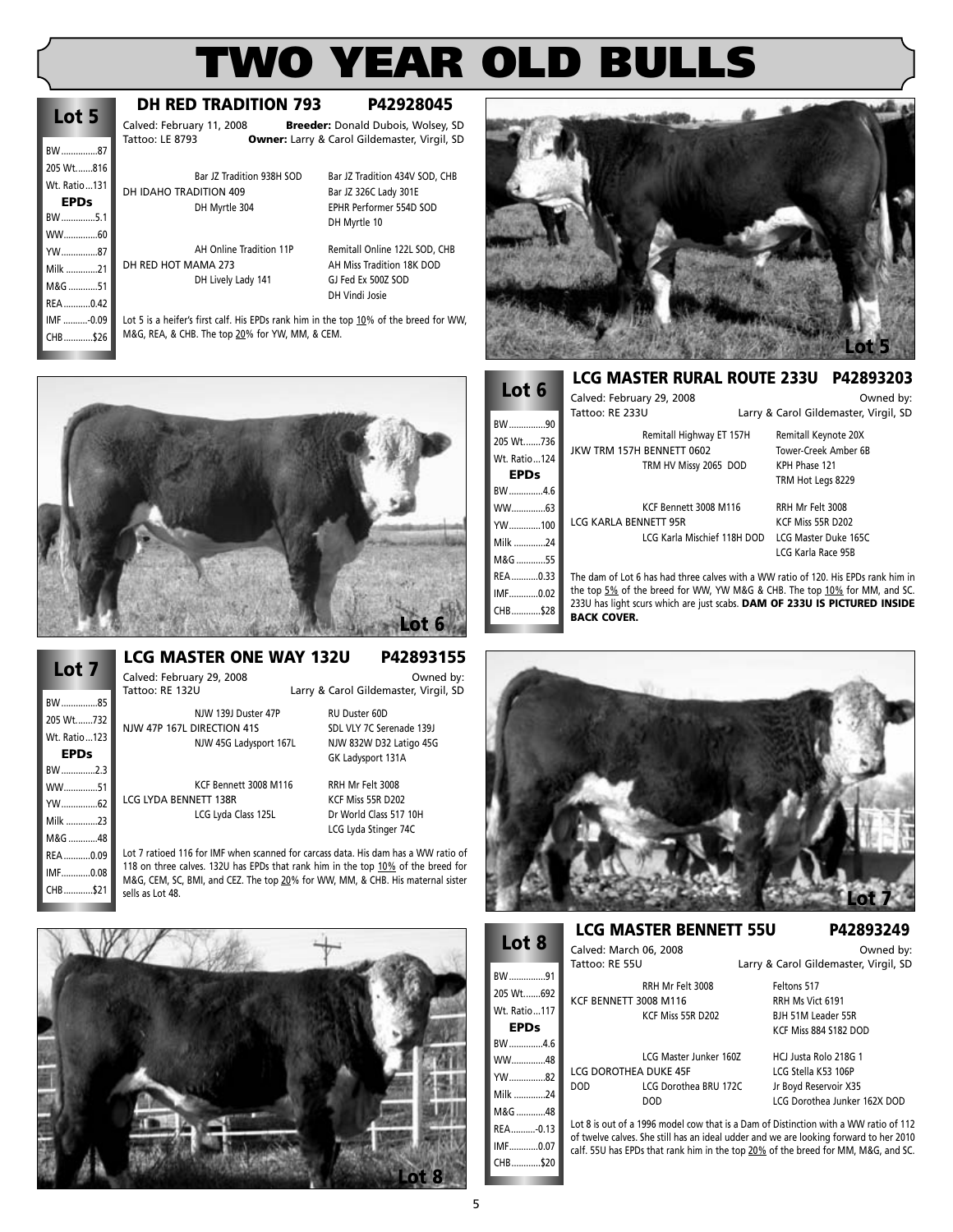IMF ..........-0.03 CHB............\$26

|                             | <b>LCG MASTER REPLY 189U</b>                                                                                                                                        | P42893118                                           |                             | <b>DH WIZARD 167</b>                            | P42889525                                                                             |
|-----------------------------|---------------------------------------------------------------------------------------------------------------------------------------------------------------------|-----------------------------------------------------|-----------------------------|-------------------------------------------------|---------------------------------------------------------------------------------------|
| Lot 9                       | Calved: March 29, 2008                                                                                                                                              | Owned by:                                           | <b>Lot 10</b>               | Calved: February 27, 2008                       | Breeder: Donald Dubois, Wolsey, SD                                                    |
|                             | Tattoo: RE 189U                                                                                                                                                     | Larry & Carol Gildemaster, Virgil, SD               |                             | Tattoo: LE 8167                                 | <b>Owner:</b> Larry & Carol Gildemaster, Virgil, SD                                   |
| BW88                        | BRL Call 100L                                                                                                                                                       | H 8E Embracer 8006                                  | BW85                        |                                                 |                                                                                       |
| 205 Wt676                   | TAR Z5 CALL ME 2R                                                                                                                                                   | BRL Deluxie 100A DOD                                | 205 Wt735                   | Feltons 517 SOD, CHB                            | Dr World Class 517 10H SOD, CHB                                                       |
| Wt. Ratio114                | Tar Z5 Miss Braxton 28M                                                                                                                                             | <b>Braxton Giant 1</b>                              | Wt. Ratio118                | LCG MASTER CLASS 179M                           | VPI Marathon Lady 0081                                                                |
| <b>EPDs</b>                 |                                                                                                                                                                     | Tar Miss Z5 Victory 22G                             | <b>EPDs</b>                 |                                                 | LCG Dorthea Rosewod 172F DOD CHH Rosewood 22B SOD                                     |
| BW4.0                       | AH Heavy Duty 11G                                                                                                                                                   | Boyd Heavy Hitter 4007                              | BW3.1                       |                                                 | LCG Dorothea Junker 162X DOD                                                          |
| WW52                        | LCG HAZEL DUTY 178N                                                                                                                                                 | AH Ms Extra 8B DOD                                  | WW53                        |                                                 |                                                                                       |
| YW89                        | <b>DOD</b><br>LCG Hazel Rollo 177J                                                                                                                                  | LCG Master Rollo 45E                                | YW85                        | DH Dakota Plan Ex 57                            | Bar JZX Fed Ex 329C                                                                   |
| Milk 19                     | <b>DOD</b>                                                                                                                                                          | LCG Hazel Logic 167G DOD                            | Milk 16                     | DH BOBBI 234<br><b>DOD</b><br>DH Rollo Slew 304 | DH Miss Plan 428<br>EPHR Performer 554D SOD                                           |
| M&G 45                      |                                                                                                                                                                     |                                                     | M&G 42                      | <b>DOD</b>                                      | DH Myrtle 10                                                                          |
| REA0.33                     | Lot 9 has a Dam of Distinction that has a WW ratio of 106 on five calves. His EPDs<br>rank him in the top 10% of the breed for WW, YW, M&G, CEM, & CHB. The top 20% |                                                     | REA 0.40                    |                                                 |                                                                                       |
| IMF0.00                     | for MM & REA. PICTURED ON BACK COVER.                                                                                                                               |                                                     | IMF -0.18                   |                                                 | Lot 10 has a Dam of Distinction that has a WW ratio of 109 on six calves. His EPDs    |
| CHB\$25                     |                                                                                                                                                                     |                                                     | CHB\$21                     | REA. PICTURED ON FRONT COVER.                   | rank him in the top 10% of the breed for WW & CEM. The top 20% for CED, YW &          |
|                             | <b>DH AHEAD OF THE GAME 606</b>                                                                                                                                     | P42889405                                           |                             | <b>LCG MASTER BENNETT 14U</b>                   | P42893106                                                                             |
| <b>Lot 11</b>               | Calved: March 05, 2008                                                                                                                                              | Breeder: Donald Dubois, Wolsey, SD                  | <b>Lot 12</b>               | Calved: March 07, 2008                          | Owned by:                                                                             |
|                             | <b>Tattoo: LE 8606</b>                                                                                                                                              | Owner: Larry & Carol Gildemaster, Virgil, SD        |                             | Tattoo: RE 14U                                  | Larry & Carol Gildemaster, Virgil, SD                                                 |
| BW90                        |                                                                                                                                                                     | H 8E Embracer 8006 CHB                              | BW91                        |                                                 |                                                                                       |
| 205 Wt720                   | BRL Call 100L CHB, FDL, FIE<br><b>SQCF MISSION 513</b>                                                                                                              | <b>BRL Deluxie 100A DOD</b>                         | 205 Wt699                   | RRH Mr Felt 3008<br>KCF BENNETT 3008 M116       | Feltons 517<br>RRH Ms Vict 6191                                                       |
| Wt. Ratio116                | SQCF Ms Decor 707G                                                                                                                                                  | FPH Traderoute 705 B36                              | Wt. Ratio…118               | KCF Miss 55R D202                               | <b>BJH 51M Leader 55R</b>                                                             |
|                             |                                                                                                                                                                     | SQCF Beauty 836X                                    | <b>EPDs</b>                 |                                                 | KCF Miss 884 S182 DOD                                                                 |
| BW4.7                       |                                                                                                                                                                     |                                                     | BW4.1                       |                                                 |                                                                                       |
| WW48                        | SQCF Gerrits Basic Boom OP14 S&S Basic 1G SOD, CHB                                                                                                                  |                                                     | WW60                        | AH Heavy Duty 11G                               | Boyd Heavy Hitter 4007                                                                |
| YW73                        | DH SOMEBODY SPECIAL 52                                                                                                                                              | FPH Eve E236                                        | YW100                       | LCG FERN DUTY 204M                              | AH Ms Extra 8B DOD                                                                    |
| Milk 25                     | DH Special Woman 234 DOD                                                                                                                                            | DH Way Ahead 145 SOD<br>DH Super Woman 184          | Milk 22                     | LCG Fern Logic 124F DOD                         | LCG Master Bru 221C<br>LCG Fern Maiden 225D DOD                                       |
| M&G 49                      |                                                                                                                                                                     |                                                     | M&G 52                      |                                                 |                                                                                       |
| REA0.23                     | The dam of Lot 11 has a WW ratio of 115 on four calves. She was the top selling cow                                                                                 |                                                     | REA0.01                     |                                                 | Lot 12 ratioed 129 for IMF when scanned for carcass data. His dam has had five calves |
| IMF -0.03                   | in the 2009 Dubois Dispersion selling to Mike Fink, Bridgewater, SD. 606 has EPDs that<br>rank him in the top 10% of the breed for MM & M&G. HIS DAM IS PICTURED    |                                                     | IMF0.18                     |                                                 | with a WW ratio of 111. 14U has EPDs that rank him in the top $5\%$ of the breed for  |
| CHB\$19                     | <b>INSIDE FRONT COVER.</b>                                                                                                                                          |                                                     | CHB\$30                     |                                                 | WW, YW, M&G, CEM & CHB. The top 10% for IMF. The top 20% for MM, SC, & BMI.           |
|                             |                                                                                                                                                                     |                                                     |                             |                                                 |                                                                                       |
|                             | <b>LCG MASTER ONE WAY 51U</b>                                                                                                                                       | P42893170                                           | <b>Lot 14</b>               | <b>LCG MASTER BENNETT 76U</b>                   | P42893215                                                                             |
| <b>Lot 13</b>               | Calved: March 05, 2008                                                                                                                                              | Owned by:                                           |                             | Calved: March 16, 2008                          | Owned by:                                                                             |
| BW78                        | Tattoo: RE 51U                                                                                                                                                      | Larry & Carol Gildemaster, Virgil, SD               | BW87                        | Tattoo: RE 76U                                  | Larry & Carol Gildemaster, Virgil, SD                                                 |
|                             | NJW 139J Duster 47P                                                                                                                                                 | RU Duster 60D                                       |                             | RRH Mr Felt 3008                                | Feltons 517                                                                           |
| 205 Wt686                   | NJW 47P 167 DIRECTION 41S                                                                                                                                           | SDL Vly 7C Serenade 139K                            | 205 Wt650                   | KCF BENNETT 3008 M116                           | RRH Ms Vict 6191                                                                      |
| Wt. Ratio116                | NJW 45G Ladysport 167L                                                                                                                                              | NJW 832W D32 Latigo 45G                             | Wt. Ratio110<br><b>EPDs</b> | KCF Miss 55R D202                               | BJH 51M Leader 55R                                                                    |
|                             |                                                                                                                                                                     | GK Ladysport 131A                                   |                             |                                                 | KCF Miss 884 S182 DOD                                                                 |
| BW1.3                       | LCG Master Duty 51J                                                                                                                                                 | AH Heavy Duty 11G                                   | BW3.1                       | LCG Master Jack 94G                             | Circle-D Wrangler 832W                                                                |
| WW46                        | LCG FERN ABS 125R                                                                                                                                                   | LCG Karla Bru 129C DOD                              | WW49                        | LCG FANCY LYDA 86M                              | LCG Dorothea Junker 162U                                                              |
| YW63                        | LCG Fancy Fern 228N DOD                                                                                                                                             | LCG Master Jack 94G                                 | YW76                        |                                                 | LCG Lyda Rosewood 68H DOD CHH Rosewood 22B                                            |
| Milk 19                     |                                                                                                                                                                     | LCG Fern Rosewood 124H                              | Milk 25                     |                                                 | LCG Lyda Maiden 8E DOD                                                                |
| M&G 42                      | Lot 13 ratioed 120 for REA when scanned for carcass data. His dam has had three                                                                                     |                                                     | M&G 49                      |                                                 | Lot 14 ratioed 111 for REA when scanned for carcass data. His dam has a WW ratio      |
| REA0.41                     | calves with a WW ratio of 115. 51U has EPDs that rank him in the top 10% of the                                                                                     |                                                     | REA0.20                     |                                                 | of 111 on five calves. 76U has EPDs that rank him in the top 10% of the breed for     |
| IMF0.01<br>CHB\$20          | breed for CED, BW, CEM SC, REA, BMI & CEZ. He is a candidate to use on first calf                                                                                   |                                                     | IMF0.02                     |                                                 | MM, M&G, SC and BMI. The top 20% for CEM & CEZ. PICTURED INSIDE FRONT                 |
|                             | heifers. His full brother sells as Lot 1.                                                                                                                           |                                                     | CHB\$21                     | COVER.                                          |                                                                                       |
|                             |                                                                                                                                                                     |                                                     |                             |                                                 |                                                                                       |
|                             | DH TOP OF THE CLASS 517                                                                                                                                             | P42927940                                           | <b>Lot 16</b>               | <b>LCG MASTER RURAL ROUTE 173U</b>              | P42893214                                                                             |
| <b>Lot 15</b>               | Calved: February 24, 2008                                                                                                                                           | <b>Breeder:</b> Donald Dubois, Wolsey, SD           |                             | Calved: February 25, 2008                       | Owned by:                                                                             |
| BW80                        | Tattoo: LE 8517                                                                                                                                                     | <b>Owner:</b> Larry & Carol Gildemaster, Virgil, SD | BW80                        | Tattoo: RE 173U                                 | Larry & Carol Gildemaster, Virgil, SD                                                 |
|                             | Bar JZ Tradition 938H                                                                                                                                               | Bar JZ Tradition 434V SOD, CHB                      |                             |                                                 | Remitall Highway ET 157H CHB Remitall Keynote 20X                                     |
| 205 Wt703                   | DH IDAHO TRADITION 409                                                                                                                                              | Bar JZ 326C Lady 301E                               | 205 Wt667                   | JKW TRM 157H BENNETT 0602                       | Tower-Creek Amber 6B                                                                  |
| Wt. Ratio113<br><b>EPDs</b> | DH Myrtle 304                                                                                                                                                       | EPHR Performer 554D SOD                             | Wt. Ratio 112               | TRM HV Missy 2065 DOD                           | KPH Phase 121                                                                         |
|                             |                                                                                                                                                                     | DH Myrtle 10                                        | <b>EPDs</b>                 |                                                 | TRM Hot Legs 8229                                                                     |
| BW4.0                       | LCG Master Class 179M                                                                                                                                               | Dr World Class 517 10H SOD, CHB                     | BW2.5                       | KCF Bennett 3008 M116                           | RRH Mr Felt 3008 SOD, CHB                                                             |
| WW58                        | DH MONDAYS CHILD 606                                                                                                                                                | LCG Dorthea Rosewod 172F DOD                        | WW54                        | LCG LYDA BENNETT 86R                            | KCF Miss 55R D202                                                                     |
| YW91                        | DH Somebody Special 52                                                                                                                                              | SQCF Gerrits Basic Boom 0P14                        | rW……………86                   |                                                 | LCG Lyda Rosewood 68H DOD CHH Rosewood 22B SOD                                        |
| Milk 20                     |                                                                                                                                                                     | DH Special Woman 234 DOD                            | Milk 23                     |                                                 | LCG Lyda Maiden 8E DOD                                                                |
| M&G 49                      | The dam of Lot 15 was one of the top selling cows in the 2009 Dubois Dispersion                                                                                     |                                                     | M&G 50                      |                                                 | Lot 16 ratioed 110 for IMF when scanned for carcass data. His dam has had two calves  |
| REA0.42                     | selling to KO Hereford Ranch, Hartford, SD. 517 has EPDs that rank him in the top                                                                                   |                                                     | REA 0.26                    |                                                 | with a WW ratio of 110. 173U has EPDs that rank him in the top 10% of the breed       |

IMF............0.05 CHB............\$25

for WW, YW, M&G, SC, BMI, & CHB. The top 20% for MM.

10% of the breed for WW, YW, M&G, CEM, REA & CHB. The top 20% for SC & BMI.

**PICTURED INSIDE FRONT COVER.**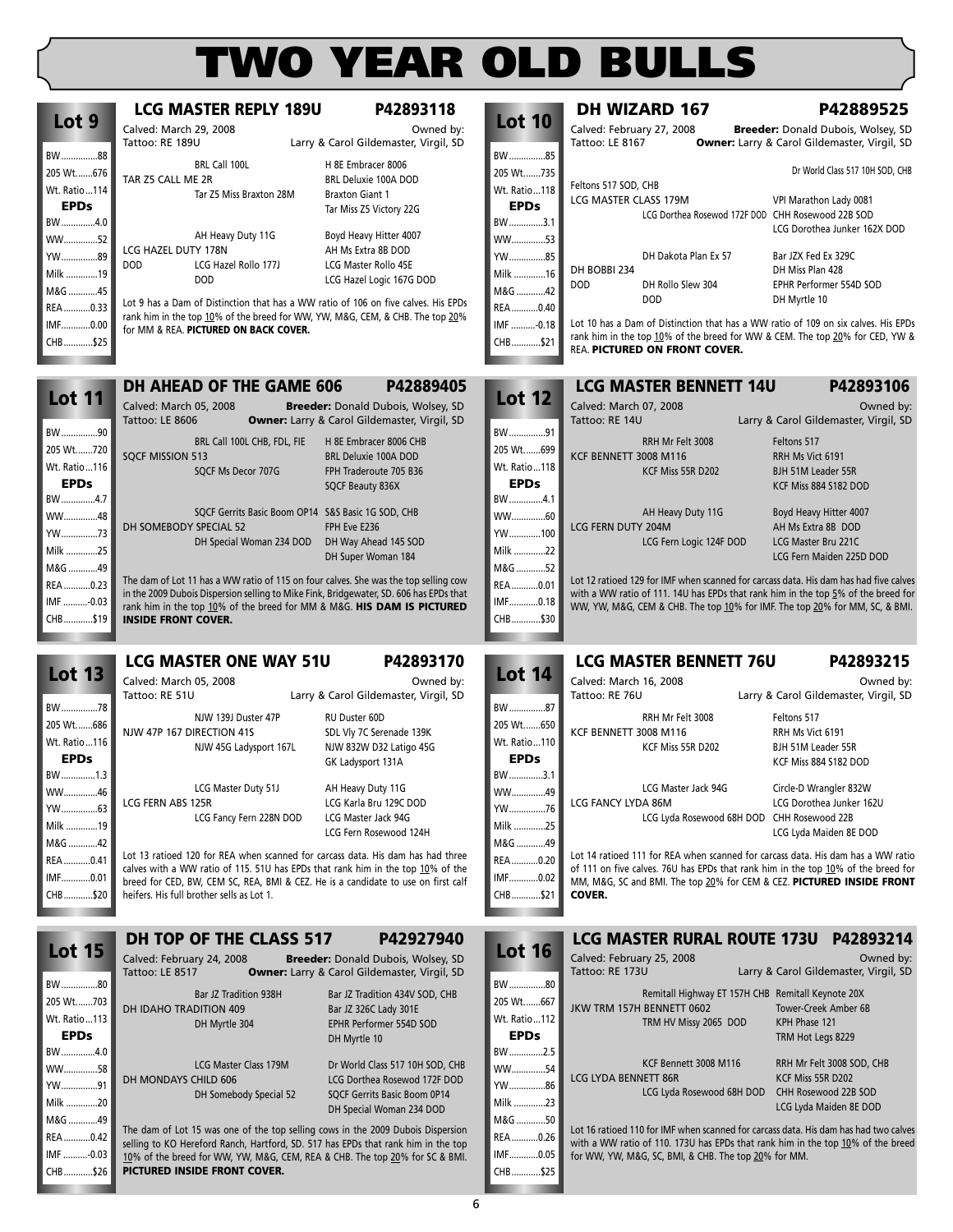| Lot 17       |  |
|--------------|--|
| BW87         |  |
| 205 Wt690    |  |
| Wt. Ratio116 |  |
| EPDs         |  |
| BW2.4        |  |
| WW57         |  |
| YW…………94     |  |
| Milk 22      |  |
| M&G 50       |  |
| REA0.07      |  |
| IMF0.08      |  |
| CHB\$26      |  |
|              |  |

### **LCG MASTER BENNETT 6U P42893105**

Calved: March 20, 2008 Calved: March 20, 2008 Comed by:<br>Tattoo: RF 6U Cass Carol Gildemaster Virgil SD Larry & Carol Gildemaster, Virgil, SD

RRH Mr Felt 3008 SOD, CHB Feltons 517 SOD, CHB KCF BENNETT 3008 M116 RRH Ms Vict 6191<br>KCF Miss 55R D202 BJH 51M Leader 5

LCG HAZEL DUTY 205L AH Ms Extra 8B DOD DOD LCG Hazel Duke 165F LCG Master Junker 160Z SOD

AH Heavy Duty 11G SOD, CHB Boyd Heavy Hitter 4007 SOD, CHB LCG Hazel Rare 155W DOD

BJH 51M Leader 55R KCF Miss 884 S182 DOD

Lot 17 has a Dam of Distinction that has a WW ratio of 116 on seven calves. His EPDs rank him in he top 5% of the breed for WW, YW, CEM, SC, & BMI. The top 10% for M&G, CEZ & CHB. 6U has a tick of white on his back.



### **DH HIGH COTTON 556 P42889439**

| <b>19</b><br>.ot |
|------------------|
| BW96             |
| 205 Wt713        |
| Wt. Ratio115     |
| EPDs             |
| BW5.2            |
| WW51             |
| YW72             |
| Milk 27          |
| M&G 52           |
| REA0.32          |
| IMF -0.03        |
| CHB\$22          |

Calved: February 09, 2008 **Breeder:** Donald Dubois, Wolsey, SD Tattoo: LE 8556 **Owner:** Larry & Carol Gildemaster, Virgil, SD

Remitall Online 122L SOD, CHB Remitall Embracer 8E CHB AH ONLINE TRADITION 11P Remitall Catalina 24H AH Miss Tradition 18K DOD AH Family Tradition 25H

AH Ms Tri Banner 21H Bar JZ Eclipse 930H SOD, CHB Bar JZ Tradition 434V SOD, CHB DH STRING OF PEARLS 338 Bar JZ 326C Lady 276E DOD

DH High Pearl 92 DH High Roller 457 DH Pearls Patrol DOD

Lot 19 has EPDs that rank him in the top 10% of the breed for MM, M& G, & CEM. The top 20% for WW & CHB.





#### **LCG MASTER RURAL ROUTE 4U P42893283**

| <b>Lot 18</b> | Calved: March 21, 2008 |                                                                | Owned by:                                                                         |
|---------------|------------------------|----------------------------------------------------------------|-----------------------------------------------------------------------------------|
| BW83          | Tattoo: RE 4U          |                                                                | Larry & Carol Gildemaster, Virgil, SD                                             |
| 205 Wt650     |                        | Remitall Highway ET 157H CHB Remitall Keynote 20X              |                                                                                   |
| Wt. Ratio110  |                        | JKW TRM 157H BENNETT 0602                                      | Tower-Creek Amber 6B SOD, CHB                                                     |
| <b>EPDs</b>   |                        | TRM HV Missy 2065 DOD                                          | KPH Phase 121 CHB<br>TRM Hot Legs 8229                                            |
| BW3.3         |                        |                                                                |                                                                                   |
| WW60          |                        | LLL Lumberjack 115M                                            | LLL Timber 65H CHB                                                                |
| YW94          | LCG LYDA REDWOOD 4R    |                                                                | CS Vera 751W 76E                                                                  |
| Milk 19       |                        | LCG Lyda Duty 40L                                              | AH Heavy Duty 11G SOD, CHB                                                        |
| M&G 49        |                        |                                                                | LCG Lyda Rosewood 4H                                                              |
| REA0.34       |                        |                                                                | The dam of Lot 18 has had two calves with a WW ratio of 108. His EPDs rank him in |
| IMF0.06       |                        | the top 5% of the breed for WW, YW & CHB. The top 10% for M&G. |                                                                                   |
| CHB\$27       |                        |                                                                |                                                                                   |
|               |                        |                                                                |                                                                                   |



**Lot 20** BW...............90 205 Wt.......727 Wt. Ratio...117 **EPDs** BW..............5.9 WW..............61 YW...............92 Milk .............16 M&G ............46 REA...........0.47 IMF............0.03 **DH FUTURE TRADITION 594 P42927949** Calved: February 11, 2008 **Breeder:** Donald Dubois, Wolsey, SD Owner: Larry & Carol Gildemaster, Virgil, SD Bar JZ Tradition 938H SOD Bar JZ Tradition 434V SOD, CHB DH IDAHO TRADITION 409 Bar JZ 326C Lady 301E DH Myrtle 304 EPHR Performer 554D SOD DH Myrtle 10 Bar JZ Eclipse 930H SOD, CHB Bar JZ Tradition 434V SOD, CHB DH KIND HEARTED 431 Bar JZ 326C Lady 276E DOD DH Twiddle Dee 331 EPHR Performer 554D SOD DH Forward Trix 603

Lot 20 ratioed 118 for IMF when scanned for carcass data. His EPDs rank him in the top 5% of the breed for WW, & CHB. The top 10% for YW, CEM & REA. The top 20% for M&G, & BMI.

CHB............\$30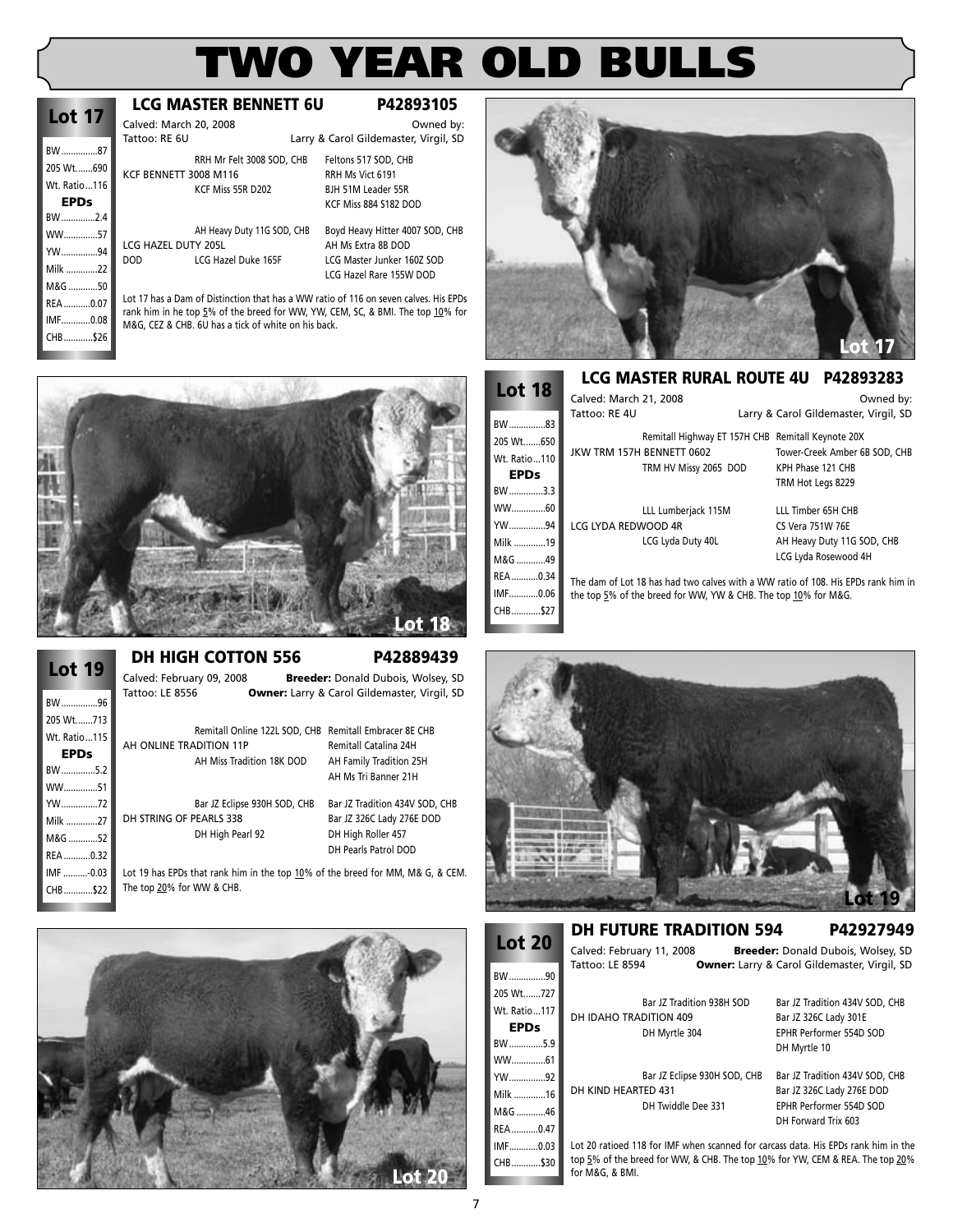**Lot 22**

**LCG MASTER BENNETT 225U P42893175** Calved: March 09, 2008 Calved: March 09, 2008 Carry & Carol Gildemaster, Virgil, SD

Larry & Carol Gildemaster, Virgil, SD

BW ...............83

**DH SNOWSTORM 115 P42889501** Calved: January 26, 2008 **Breeder:** Donald Dubois, Wolsey, SD

Owner: Larry & Carol Gildemaster, Virgil, SD

**Lot 21**

BW ...............87

IMF ..........-0.13 CHB............\$16

for MM, M&G, & CEZ.

| 205 Wt658<br>Wt. Ratio106<br><b>EPDs</b><br>BW3.5<br>WW48<br>YW74<br>Milk 18<br>M&G 42<br>REA0.33<br>IMF -0.02 | BAR JZ ECLIPSE 930H SOD, CHB<br>Bar JZ 326C Lady 276E DOD<br>DH Idaho 318<br>DH NOW AHEAD 25<br>DH Summers Ahead 327<br>The dam of Lot 21 sold to Jim Clark, Mercer, MO in the 2009 Dubois Dispersion. 115 | Bar JZ Tradition 434V SOD, CHB BT Mohican Tradition 530 SOD CHB<br>Bar JZ Banner Ldy 693P DOD<br>Bar JZ Fed Ex 326C SOD<br>Bar JZ Lady Rave 331Z<br>EPHR Performer 554D SOD<br>DH Enduring Linda 186<br>DH Way Ahead 145 SOD<br>DH Summer Sunset 627 | 205 Wt644<br>Wt. Ratio109<br><b>EPDs</b><br>BW2.1<br>WW55<br>YW83<br>Milk 22<br>M&G 50<br>REA0.01<br>IMF0.17 | RRH Mr Felt 3008<br>KCF BENNETT 3008 M116<br>KCF Miss 55R D202<br>Dr World Class 517 10H<br>LCG FERN CLASS 124L<br>DOD<br>LCG Fern Maiden 225D DOD<br>Lot 22 ratioed 118 for IMF when scanned for carcass data. He has a Dam of Distinction<br>that has had seven calves with a WW ratio of 106, 225U has EPDs t hat rank him in | Feltons 517<br>RRH Ms Vict 6191<br>BJH 51M Leader 55R<br>KCF Miss 884 S182 DOD<br>Feltons 517<br>VPI Marathon Lady 0081<br>Ke Manipulator 89A<br>LCG Fern Sting 154Z DOD |
|----------------------------------------------------------------------------------------------------------------|------------------------------------------------------------------------------------------------------------------------------------------------------------------------------------------------------------|------------------------------------------------------------------------------------------------------------------------------------------------------------------------------------------------------------------------------------------------------|--------------------------------------------------------------------------------------------------------------|----------------------------------------------------------------------------------------------------------------------------------------------------------------------------------------------------------------------------------------------------------------------------------------------------------------------------------|--------------------------------------------------------------------------------------------------------------------------------------------------------------------------|
| CHB\$21                                                                                                        | has EPDs that rank him in the top 10% of the breed for CEM. The top 20% for CED,<br>& REA. The top 25% for WW, BMI & CHB. PICTURED INSIDE FRONT COVER.                                                     |                                                                                                                                                                                                                                                      | CHB\$26                                                                                                      | the top 10% of the breed for WW, M&G, CEM, SC, IMF, BMI, CEZ, & CHB. The top 20%<br>for BW, YW & MM. PICTURED ON BACK COVER.                                                                                                                                                                                                     |                                                                                                                                                                          |
| <b>Lot 23</b>                                                                                                  | <b>LCG MASTER REPLY 38U</b>                                                                                                                                                                                | P42893232                                                                                                                                                                                                                                            | <b>Lot 24</b>                                                                                                | <b>LCG MASTER TOP DUTY 115U</b>                                                                                                                                                                                                                                                                                                  | P42893101                                                                                                                                                                |
| BW87<br>205 Wt587                                                                                              | Calved: March 31, 2008<br>Tattoo: RE 38U<br>BRL Call 100L                                                                                                                                                  | Owned by:<br>Larry & Carol Gildemaster, Virgil, SD<br>H 8E Embracer 8006                                                                                                                                                                             | BW87<br>205 Wt636                                                                                            | Calved: February 25, 2008<br>Tattoo: RE 115U<br>AH Heavy Duty 11G                                                                                                                                                                                                                                                                | Owned by:<br>Larry & Carol Gildemaster, Virgil, SD<br>Boyd Heavy Hitter 4007 SOD, CHB                                                                                    |
| Wt. Ratio99<br><b>EPDs</b><br>BW3.1                                                                            | TAR Z5 CALL ME 2R<br>Tar Z5 Miss Braxton 28M                                                                                                                                                               | <b>BRL Deluxie 100A DOD</b><br><b>Braxton Giant 1</b><br>Tar Miss Z5 Victory 22G                                                                                                                                                                     | Wt. Ratio  107<br><b>EPDs</b><br>BW2.8                                                                       | LCG MASTER DUTY 141N<br>LCG Dora Bru 71D DOD                                                                                                                                                                                                                                                                                     | AH Ms Extra 8B DOD<br>Jr Boyd Reservoir X35 SOD<br>LCG Copper Sara 141N                                                                                                  |
| WW46<br>YW73<br>Milk 21<br>M&G 44                                                                              | Dr World Class 517 10H<br>LCG LYDA CLASS 68M<br>LCG Lyda Maiden 8E DOD                                                                                                                                     | Feltons 517<br>VPI Marathon Lady 0081<br><b>KE Manipulator 89A</b><br>LCG Lyda Junker 8Z                                                                                                                                                             | WW47<br>YW71<br>Milk 19<br>M&G 42                                                                            | LLL LUMBERJACK 115M<br>LCG DOROTHEA REDWOOD 215P<br>LCG DOROTHEA CLASS 45L DOD Dr World Class 517 10H                                                                                                                                                                                                                            | LLL Timber 65H<br><b>CS Vera 751W 76E</b><br>LCG Dorthe Wrangler 172H                                                                                                    |
| REA0.14<br>IMF0.03<br>CHB\$20                                                                                  | Lot 23 ratioed 116 for IMF when scanned for carcass data. He is ranked in the top 5%<br>of the breed for CEM. The top 15% for MM & M&G. PICTURED INSIDE FRONT<br><b>COVER.</b>                             |                                                                                                                                                                                                                                                      | REA0.13<br>IMF0.04<br>CHB\$20                                                                                | Lot 24 ratioed 124 for IMF w hen scanned for carcass data. His dam has had three<br>calves with a WW ratio of 109. 115U has EPDs that rank him in the top 10% of the<br>breed for CED. PICTURED INSIDE FRONT COVER.                                                                                                              |                                                                                                                                                                          |
|                                                                                                                | <b>LCG MASTER REPLY 158U</b>                                                                                                                                                                               | P42893135                                                                                                                                                                                                                                            |                                                                                                              | <b>LCG MASTER MARSHALL 176U</b>                                                                                                                                                                                                                                                                                                  | P42893185                                                                                                                                                                |
| <b>Lot 25</b>                                                                                                  | Calved: February 27, 2008<br>Tattoo: RE 158U                                                                                                                                                               | Owned by:<br>Larry & Carol Gildemaster, Virgil, SD                                                                                                                                                                                                   | <b>Lot 26</b>                                                                                                | Calved: March 02, 2008<br>Tattoo: RE 176U                                                                                                                                                                                                                                                                                        | Owned by:<br>Larry & Carol Gildemaster, Virgil, SD                                                                                                                       |
| BW92<br>205 Wt612<br>Wt. Ratio103<br><b>EPDs</b><br>BW4.1                                                      | BRL Call 100L<br>TAR Z5 CALL ME 2R<br>Tar Z5 Miss Braxton 28M                                                                                                                                              | H 8E Embracer 8006<br>BRL Deluxie 100A DOD<br><b>Braxton Giant 1</b><br>Tar Miss Z5 Victory 22G                                                                                                                                                      | BW94<br>205 Wt714<br>Wt. Ratio  120<br><b>EPDs</b><br>BW4.5                                                  | Feltons Marshall 440<br>KCF BENNETT 440 P486<br>KCF Miss 774 H332 DOD                                                                                                                                                                                                                                                            | <b>Feltons Lexus</b><br>Feltons Endurett K18<br>Feltons Domino 774<br><b>KCF Miss 459 F335</b>                                                                           |
| WW53                                                                                                           | AH Heavy Duty 11G                                                                                                                                                                                          |                                                                                                                                                                                                                                                      |                                                                                                              |                                                                                                                                                                                                                                                                                                                                  |                                                                                                                                                                          |
| YW82<br>Milk 16                                                                                                | LCG LYDA DUTY 157N<br>LCG Lyda Rosewood 57F DOD CHH Rosewood 22B                                                                                                                                           | Boyd Heavy Hitter 4007<br>AH Ms Extra 8B DOD<br>LCG Lyda Junker 157Y                                                                                                                                                                                 | WW53<br>YW80<br>Milk 20                                                                                      | NJW 537T Wrangler 77F<br>LCG KARLA WRANGLER 113J<br><b>DOD</b><br>LCG Karla Prime 118E                                                                                                                                                                                                                                           | Circle-D Wrangler 832W<br>Crcle D 452M Duches 537T<br>GH Prime Lad 40X 2881<br>LCG Karla Race 95B                                                                        |
| M&G 42<br>REA0.32<br>IMF0.07<br>CHB\$25                                                                        | Lot 25 ratioed 127 for IMF when scanned for carcass data. His EPDs rank him in the<br>top 10% of the breed for WW & CHB. The top 20% for YW, M&G, CEM & REA.<br>PICTURED INSIDE FRONT COVER.               |                                                                                                                                                                                                                                                      | M&G 46<br>REA 0.14<br>IMF0.19<br>CHB\$25                                                                     | Lot 26 ratioed 120 for IMF when scanned for carcass data. His dam is a Dam of<br>Distinction that has a WW ratio of 110 on nine calves. 176U has EPDs that rank him<br>in the top 10% of th breed for WW, IMF & CHB. The top 25% for YW, M&G & BMI.                                                                              |                                                                                                                                                                          |
|                                                                                                                | <b>DH HURRICANES ANSWER 349</b>                                                                                                                                                                            | P42927997                                                                                                                                                                                                                                            |                                                                                                              | <b>DH THE GAMBLER 561</b>                                                                                                                                                                                                                                                                                                        | P42889444                                                                                                                                                                |
| <b>Lot 27</b><br>BW78                                                                                          | Calved: February 09, 2008<br>Tattoo: LE 8349                                                                                                                                                               | <b>Breeder:</b> Donald Dubois, Wolsey, SD<br>Owner: Larry & Carol Gildemaster, Virgil, SD                                                                                                                                                            | <b>Lot 28</b><br>BW92                                                                                        | Calved: March 10, 2008<br><b>Tattoo: LE 8561</b>                                                                                                                                                                                                                                                                                 | Breeder: Donald Dubois, Wolsey, SD<br><b>Owner:</b> Larry & Carol Gildemaster, Virgil, SD                                                                                |
| 205 Wt724<br>Wt. Ratio116<br><b>EPDs</b><br>BW2.9                                                              | Bar JZ Devo 394K<br>DH FINAL ANSWER 6<br>DH Linda Lou Vindi                                                                                                                                                | JSF 37 271 Devo 23C SOD<br>Bar JZ 326C Ellie 389F<br>K Vindicator M40<br>DH Linda Lous Victr DOD                                                                                                                                                     | 205 Wt710<br>Wt. Ratio114<br><b>EPDs</b><br>BW5.2                                                            | S&S Basic 1G SOD, CHB<br>SQCF GERRITS BASIC BOOM OP14<br>FPH Eve E236                                                                                                                                                                                                                                                            | VCR East Kodiak 506E SOD, CHB<br>S&S Lady Lamp 426A<br>Remitall Boomer 46B SOD, CHB<br>FPH Grey Pat C81                                                                  |
| WW46<br>YW………….52<br>Milk 20<br>M&G 43<br>REA0.25                                                              | DH Idaho Tradition 409<br>DH KATRINA 374<br>DH Hot Nan 573<br>The dam of Lot 27 was one of the top selling cows in the 2009 Dubois Dispersion                                                              | Bar JZ Tradition 938H SOD<br>DH Myrtle 304<br>DH Traditional Fed 267<br>DH Nan Eclipse 773                                                                                                                                                           | WW56<br>YW72<br>Milk 25<br>M&G 53<br>REA 0.32                                                                | Bar JZ Eclipse 930H SOD, CHB<br>DH NELL 250<br><b>DOD</b><br>DH Hot Nell<br>The dam of Lot 28 is a Dam of Distinction with a WW ratio of 113 on seven calves.                                                                                                                                                                    | Bar JZ Tradition 434V SOD, CHB<br>Bar JZ 326C Lady 276E DOD<br>PRL 347 Patrol 12S<br>DH Copper Nel Winnie 624 DOD                                                        |

IMF ..........-0.01 CHB............\$22 The dam of Lot 28 is a Dam of Distinction with a WW ratio of 113 on seven calves. 561 has EPDs that rank him in the top 10% of the breed for WW, MM & M&G.

selling to John and Kathi Wagner, Catskill, NY. She has a WW ratio of 108 of two calves. 349 has EPDs that rank him in the top 10% of the breed for CED. The top 25%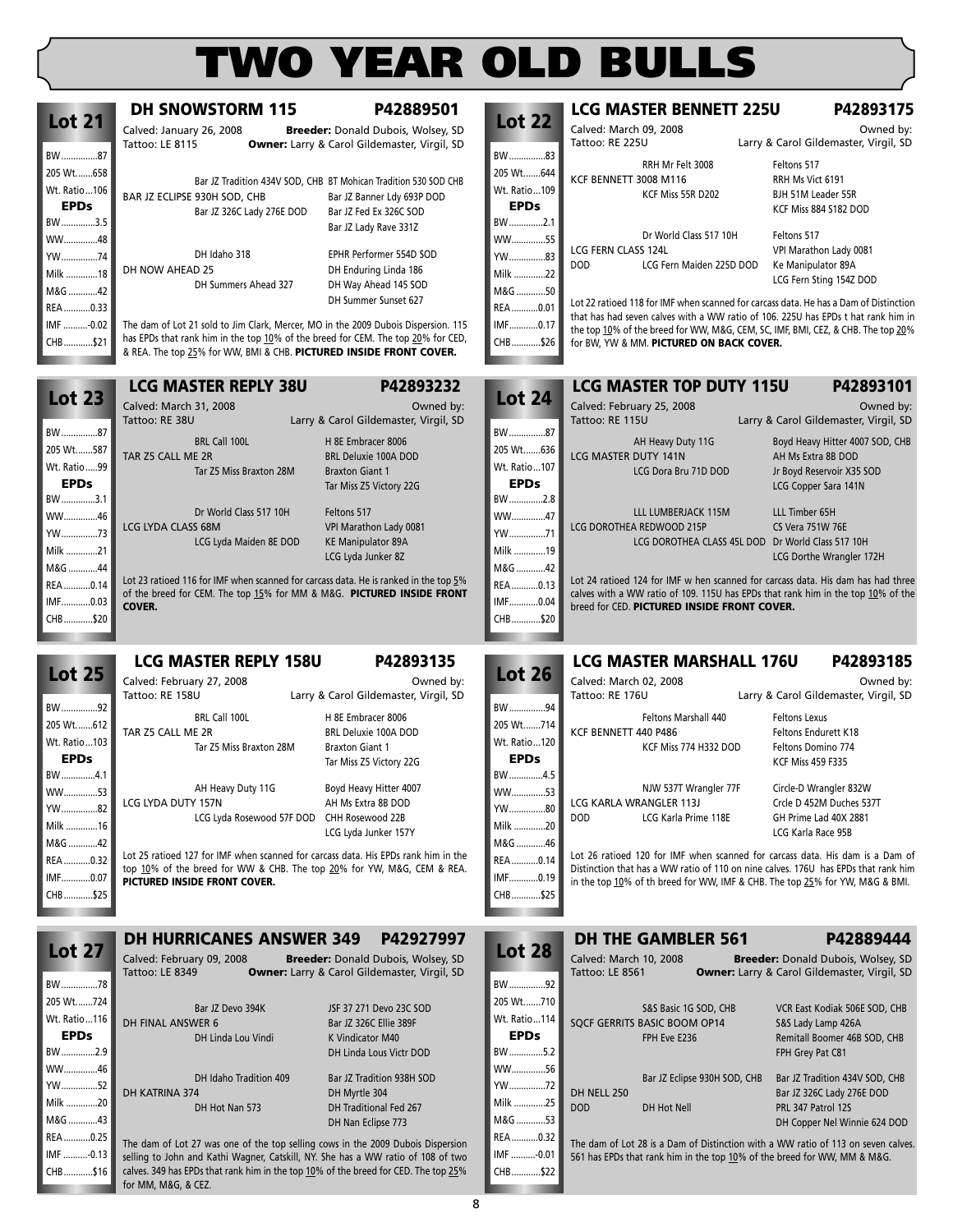### **Lot 29** BW ...............84 205 Wt.......648 Wt. Ratio...109 **EPDs** BW ..............2.9 WW..............58

YW...............90 Milk .............21 M&G ............50 REA ...........0.08 IMF............0.10 CHB............\$27

### **LCG MASTER BENNETT 52U P42893208**

Calved: March 24, 2008<br>
Tattoo: RF 52U<br>
Larry & Carol Gildemaster Virgil SD Larry & Carol Gildemaster, Virgil, SD

RRH Mr Felt 3008 Feltons 517 KCF BENNETT 3008 M116<br>KCF Miss 55R D202 BJH 51M Leader 5

LCG DAWN DUTY 92M AH Ms Extra 8B DOD LCG Dawn Rosewood 91F DOD CHH Rosewood 22B

BJH 51M Leader 55R KCF Miss 884 S182 DOD AH Heavy Duty 11G Boyd Heavy Hitter 4007

LCG Dawn Stinger 92B DOD

The dam of Lot 29 has had five calves with a WW ratio of 106. 52U has EPDs that rank him in the top 10% of the breed for WW, YW, M&G, CEM & CHB. The top 20% for CED, SC, I MF, BMI, & CEZ.



| <b>Lot 31</b> |  |
|---------------|--|
| BW88          |  |
| 205 Wt599     |  |
| Wt. Ratio101  |  |
| EPDs          |  |
| BW2.9         |  |
| WW50          |  |
| YW……………75     |  |
| Milk 24       |  |
| M&G 49        |  |
| REA-0.14      |  |
| IMF0.13       |  |
| CHB\$21       |  |

**LCG MASTER BENNETT 138U P42893171**

Calved: March 24, 2008<br>Tattoo: RE 138U **Carlong Carlonation: Carlonation: Carlonation: Carlonation: Carlonation: Owned by:** Larry & Carol Gildemaster, Virgil, SD

RRH Mr Felt 3008 Feltons 517 KCF BENNETT 3008 M116 RRH Ms Vict 6191 RIH 51M Leader 55R KCF Miss 884 S182 DOD

Dr World Class 517 10H Feltons 517<br>LCG LYDA CLASS 125L PPI Marath VPI Marathon Lady 0081 LCG Lyda Stinger 74C LCG Master Sting 94Z LCG Lyda Junker 83W

Lot 31 has EPDs that rank him in the top 10% of the breed for MM, M&G, CEM, SC & BMI. The top 20% for WW, IMF, & CEZ.





**Lot 30**

### **DH DETERMINED RED 365 P42889466**

Calved: February 27, 2008 **Breeder:** Donald Dubois, Wolsey, SD Tattoo: LE 8365 **Owner:** Larry & Carol Gildemaster, Virgil, SD

| BW80        | 19999.LL 0303              |                                                                      | <b>Owner.</b> Larry & Carol Ondernaster, virgin, 5D                                |
|-------------|----------------------------|----------------------------------------------------------------------|------------------------------------------------------------------------------------|
| 205 Wt592   |                            | BBH 872G Jamboree 961J                                               | KJ SPH Revolution 872G SOD                                                         |
| Wt. Ratio95 | <b>S&amp;S JAMBOREE 8P</b> |                                                                      | BBH 342C Vibrance 763G                                                             |
| <b>EPDs</b> |                            | S&S Lady Lamp 114L                                                   | VCR East Kodiak 506E SOD, CHB                                                      |
| BW2.4       |                            |                                                                      | S&S Lady Lamp 542C                                                                 |
| WW40        |                            |                                                                      |                                                                                    |
|             |                            | DH Idaho Tradition 409                                               | Bar JZ Tradition 938H SOD                                                          |
| Milk 12     | DH JELLY BEANS 127         |                                                                      | DH Myrtle 304                                                                      |
|             |                            | DH Red Satin 18                                                      | DH Top Performer 419                                                               |
| M&G 32      |                            |                                                                      | DH Satin Rolo 289                                                                  |
| REA0.16     |                            |                                                                      |                                                                                    |
| IMF0.00     |                            | CED, BW, CEM, & BMI. He is a candidate to use on first calf heifers. | Lot 30 has EPDs that rank him in the top 10% of the breed for CEZ. The top 20% for |
| CHB\$18     |                            |                                                                      |                                                                                    |



### **LCG MASTER TOP DUTY 28U P42893166** Calved: February 25, 2008<br>Tattoo: RE 28U **Discussed Carlo Battoo: RE 28U**

LCG MASTER DUTY 141N AH Ms Extra 8B DOD

LCG DOLL WRANGLER 128J Circle D 452M Duches 537T<br>LCG Doll Duke 82D DOD LCG Master Junker 1602

Larry & Carol Gildemaster, Virgil, SD

AH Heavy Duty 11G Boyd Heavy Hitter 4007 LCG Dora Bru 71D DOD Jr Boyd Reservoir X35 LCG Copper Sara 141N

NJW 537T Wrangler 77F Circle-D Wrangler 832W LCG Master Junker 160Z LCG Copper Doll 28S

Lot 32 ratioed 109 for REA when scanned for carcass data. His EPDs rank him in the top 10% of the breed for CED. The top 20% for BW. He is a candidate to use on first calf heifers.

**Lot 32**

BW...............86 205 Wt.......581 Wt. Ratio.....98 **EPDs** BW..............1.9 WW..............35 YW...............62 Milk 12  $M.R.G$  30 REA...........0.16 IMF ..........-0.04 CHB............\$14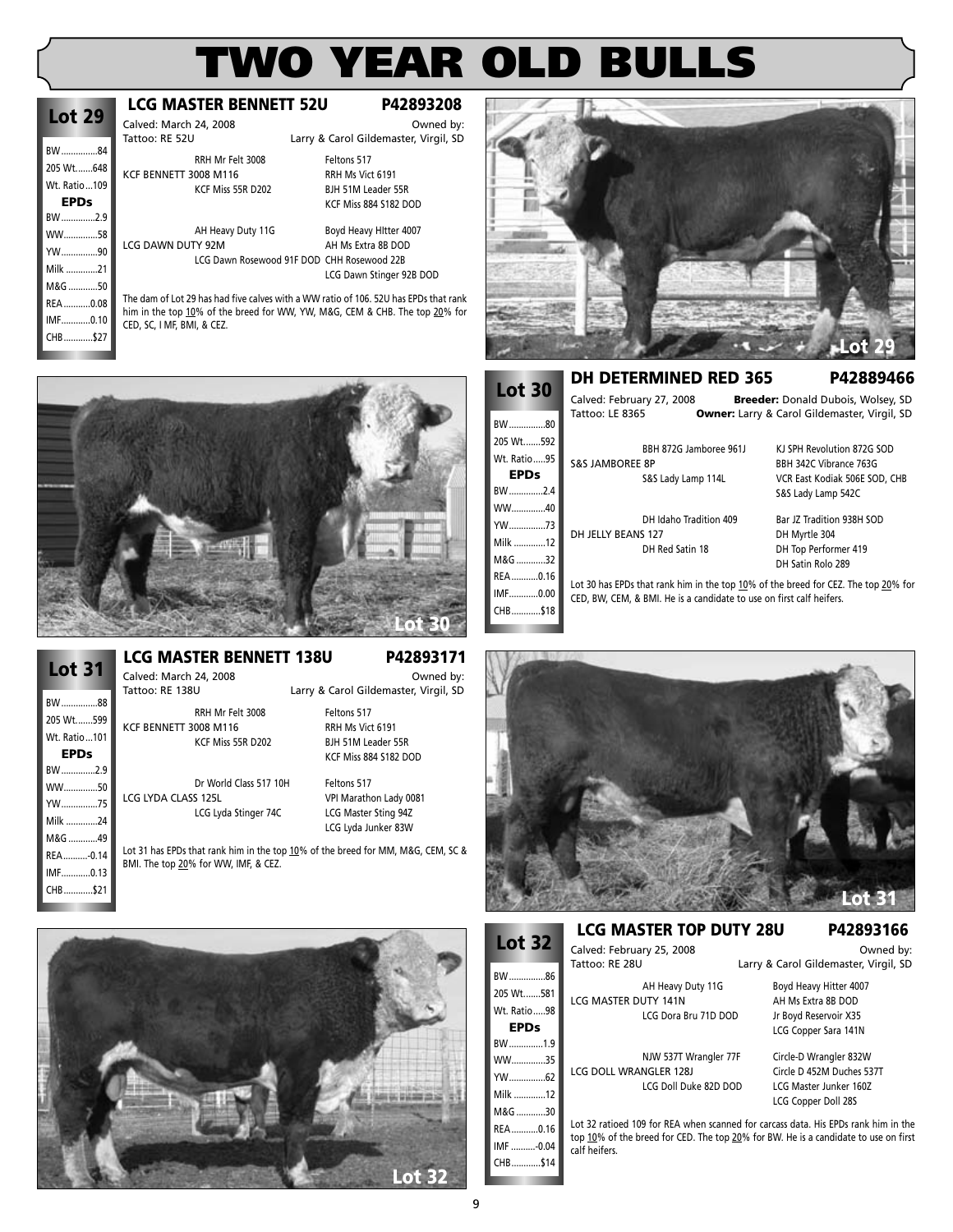| <b>Lot 33</b>             | <b>LCG MASTER JUSTICE 214U</b><br>Calved: February 29, 2008                          | P42893111<br>Owned by:                             | <b>Lot 34</b>             | <b>DH FANCY LAD 127</b><br>Calved: February 05, 2008                                                                                                                       | P42889509<br>Breeder: Donald Dubois, Wolsey, SD                                    |
|---------------------------|--------------------------------------------------------------------------------------|----------------------------------------------------|---------------------------|----------------------------------------------------------------------------------------------------------------------------------------------------------------------------|------------------------------------------------------------------------------------|
|                           | Tattoo: RE 214U                                                                      | Larry & Carol Gildemaster, Virgil, SD              |                           |                                                                                                                                                                            | Owner: Larry & Carol Gildemaster, Virgil, SD                                       |
| BW87                      | MW Eisenhower 1ET                                                                    | Dunwalke Precise 2310B                             | BW83                      |                                                                                                                                                                            | Bar JZ Tradition 434V SOD, CHB BT Mohican Tradition 530 SOD CHB                    |
| 205 Wt679<br>Wt. Ratio115 | LHF LINCOLN M209                                                                     | Mohican Carmel M3X                                 | 205 Wt660<br>Wt. Ratio106 | BAR JZ ECLIPSE 930H SOD, CHB                                                                                                                                               | Bar JZ Banner Ldy 693P DOD                                                         |
| <b>EPDs</b>               | LHF 16D Amber 713G                                                                   | NJW 5B Wrangler 16D                                | <b>EPDs</b>               | Bar JZ 326C Lady 276E DOD                                                                                                                                                  | Bar JZ Fed Ex 326C SOD<br>Bar JZ Lady Rave 331Z                                    |
| BW2.9                     |                                                                                      | BBDU Y7 Amber 4A                                   | BW2.8                     |                                                                                                                                                                            |                                                                                    |
| WW40                      | Dr World Class 517 10H                                                               | Feltons 517                                        | WW43                      | DH Top Performer 419                                                                                                                                                       | EPHR Performer 554D SOD                                                            |
| YW63                      | LCG TRICIA CLASS 201L                                                                | VPI Marathon Lady 0081                             | YW63                      | DH RED SATIN 18<br>DH Satin Rolo 289                                                                                                                                       | DH Vindi Sho Beauty DOD<br>AH Sportsman 14F SOD                                    |
| Milk 19                   | LCG Tricia Stinger 120F                                                              | LCG Master Sting 94Z                               | Milk 23                   |                                                                                                                                                                            | DH Red Satin 461                                                                   |
| M&G 38                    |                                                                                      | LCG Tricia 10 130W                                 | M&G 44                    |                                                                                                                                                                            |                                                                                    |
| REA-0.03                  | The dam of Lot 33 has had six calves with a WW ratio of 104. 214U has EPDs that rank |                                                    | REA0.16                   | Lot 34 ratioed 136 for IMF when scanned for carcass data. His dam has a WW ratio of<br>105 on five calves, and sold to Jeremy & Holly Bremer, Zumbro Falls, MN in the 2009 |                                                                                    |
| IMF -0.03                 | him in the top 10% of the breed for CEM. PICTURED INSIDE FRONT COVER.                |                                                    | IMF0.06                   | Dubois Dispersion. 127 has EPDs that rank him in the top 10% of the breed for CEM                                                                                          |                                                                                    |
| CHB\$13                   |                                                                                      |                                                    | CHB\$20                   | & CEZ. The top 20% for CED, MM & BMI. The top 25% for M&G, & SC.                                                                                                           |                                                                                    |
|                           |                                                                                      |                                                    |                           |                                                                                                                                                                            |                                                                                    |
|                           | <b>LCG MASTER BENNETT 1U</b>                                                         | P42893228                                          |                           | <b>DH SUMMER TRADITION 630</b>                                                                                                                                             | P42927951                                                                          |
| <b>Lot 35</b>             | Calved: March 23, 2008                                                               | Owned by:                                          | <b>Lot 36</b>             | Calved: February 22, 2008                                                                                                                                                  | Breeder: Donald Dubois, Wolsey, SD                                                 |
|                           | Tattoo: RE 1U                                                                        | Larry & Carol Gildemaster, Virgil, SD              |                           | Tattoo: LE 8630                                                                                                                                                            | <b>Owner:</b> Larry & Carol Gildemaster, Virgil, SD                                |
| BW83                      | RRH Mr Felt 3008                                                                     | Feltons 517                                        | BW92                      |                                                                                                                                                                            |                                                                                    |
| 205 Wt633                 | KCF BENNETT 3008 M116                                                                | RRH Ms Vict 6191                                   | 205 Wt786                 | Bar JZ Tradition 938H SOD                                                                                                                                                  | Bar JZ Tradition 434V SOD, CHB                                                     |
| Wt. Ratio107              | KCF Miss 55R D202                                                                    | BJH 51M Leader 55R                                 | Wt. Ratio126              | DH IDAHO TRADITION 409                                                                                                                                                     | Bar JZ 326C Lady 301E                                                              |
| <b>EPDs</b>               |                                                                                      | KCF Miss 884 S182 DOD                              | <b>EPDs</b>               | DH Myrtle 304                                                                                                                                                              | EPHR Performer 554D SOD                                                            |
| BW2.1                     | AH Heavy Duty 11G                                                                    | Boyd Heavy Hitter 4007                             | BW6.1                     |                                                                                                                                                                            | DH Myrtle 10                                                                       |
| WW53                      | LCG DORA DUTY 71N                                                                    | AH Ms Extra 8B DOD                                 | WW60                      |                                                                                                                                                                            |                                                                                    |
| YW76                      | <b>DOD</b><br>LCG Dora Wrangler 141J DOD NJW 537T Wrangler 77F                       |                                                    | YW84                      | SQCF Gerrits Basic Boom OP14<br>DH SUMMER SUNSHINE 65                                                                                                                      | S&S Basic 1G SOD, CHB<br>FPH Eve E236                                              |
| Milk 22                   |                                                                                      | LCG Dora Bru 71D DOD                               | Milk 21                   | DH Sporty Sweetheart 274                                                                                                                                                   | AH Sportsman 14F SOD                                                               |
| M&G 48                    | Lot 35 has a Dam of Distinction that has a WW ratio of 107 on five calves. His EPDs  |                                                    | M&G 50                    |                                                                                                                                                                            | DH Unsurpassed 145                                                                 |
| REA0.01<br>IMF0.07        | rank him in the top 10% of the breed for CEM, BMI, CEZ, & CED. The top 20% for BW,   |                                                    | REA 0.42<br>IMF -0.06     | Lot 36 has EPDs that rank him in the top 10% of the breed for WW, M&G, REA, &                                                                                              |                                                                                    |
| CHB\$23                   | WW, MM, M&G, SC, & CH. He is a candidate to use on first calf heifers.               |                                                    | CHB\$25                   | CHB. The top 20% for YW & MM.                                                                                                                                              |                                                                                    |
|                           |                                                                                      |                                                    |                           |                                                                                                                                                                            |                                                                                    |
|                           | <b>LCG MASTER TOP DUTY 153U</b>                                                      | P42893099                                          |                           | <b>DH EXTRA ECLIPSE 304</b>                                                                                                                                                | P42889532                                                                          |
| <b>Lot 37</b>             |                                                                                      | Owned by:                                          | <b>Lot 38</b>             |                                                                                                                                                                            |                                                                                    |
|                           | Calved: March 06, 2008<br>Tattoo: RE 153U                                            | Larry & Carol Gildemaster, Virgil, SD              |                           | Calved: February 07 2008<br>Tattoo: LE 8304                                                                                                                                | Breeder: Donald Dubois, Wolsey, SD<br>Owner: Larry & Carol Gildemaster, Virgil, SD |
| BW83                      |                                                                                      |                                                    | BW85                      |                                                                                                                                                                            |                                                                                    |
| 205 Wt605                 | AH Heavy Duty 11G SOD, CHB Boyd Heavy Hitter 4007<br>LCG MASTER DUTY 141N            | AH Ms Extra 8B DOD                                 | 205 Wt672                 |                                                                                                                                                                            | Bar JZ Tradition 434V SOD, CHB BT Mohican Tradition 530 SOD CHB                    |
| Wt. Ratio102              | LCG Dora Bru 71D DOD                                                                 | Jr Boyd Reservoir X35                              | Wt. Ratio108              | BAR JZ ECLIPSE 930H SOD, CHB                                                                                                                                               | Bar JZ Banner Ldy 693P DOD                                                         |
| <b>EPDs</b>               |                                                                                      | LCG Copper Sara 141N                               | <b>EPDs</b>               | Bar JZ 326C Lady 276E DOD                                                                                                                                                  | Bar JZ Fed Ex 326C SOD                                                             |
| BW1.5                     | GH Victor L A04 896                                                                  | Dr Victor Trend 08N X4                             | BW4.4                     |                                                                                                                                                                            | Bar JZ Lady Rave 331Z                                                              |
| WW31                      | LCG QUEENY VICTOR 217K                                                               | LCG Lyda Junker 89Y                                | WW51                      | Bar JZ Devo 323K                                                                                                                                                           |                                                                                    |
| YW53                      | LCG Queeny 10 235B                                                                   | W Beau Rollo 10                                    | YW75                      | DH SPORTY DEVO 40                                                                                                                                                          | JSF 37 271 Devo 23C SOD<br>Bar JZ 439 Lady 754B                                    |
| Milk 12                   |                                                                                      | LCG Queeny Sting 234Z                              | Milk 21                   | DH Josie Sport 705                                                                                                                                                         | AH Sportsman 14F SOD                                                               |
| M&G 28<br>REA-0.07        | Lot 37 ratioed 128 for IMF when scanned for carcass data. His EPDs rank in the top   |                                                    | M&G 47<br>REA 0.32        |                                                                                                                                                                            | DH Taras Vinni 341                                                                 |
| IMF0.03                   | 10% of the breed for CED. The top 15% for BW, & CEZ.                                 |                                                    | IMF -0.03                 | Lot 38 has EPDs that rank in the top 10% of the breed for CED, & CEM. The                                                                                                  |                                                                                    |
| CHB\$12                   |                                                                                      |                                                    | CHB\$24                   | top 20% fpr WW, MM, M&G, & CHB.                                                                                                                                            |                                                                                    |
|                           |                                                                                      |                                                    |                           |                                                                                                                                                                            |                                                                                    |
|                           | <b>LCG MASTER DUSTER 30U</b>                                                         |                                                    |                           |                                                                                                                                                                            |                                                                                    |
| <b>Lot 39</b>             |                                                                                      | P42893271                                          | <b>Lot 40</b>             | <b>LCG MASTER MARSHALL 199U</b>                                                                                                                                            | P42893196                                                                          |
|                           | Calved: March 18, 2008<br>Tattoo: RE 30U                                             | Owned by:<br>Larry & Carol Gildemaster, Virgil, SD |                           | Calved: March 25, 2008<br>Tattoo: RE 199U                                                                                                                                  | Owned by:<br>Larry & Carol Gildemaster, Virgil, SD                                 |
| BW78                      |                                                                                      |                                                    | BW 85                     |                                                                                                                                                                            |                                                                                    |
| 205 Wt581                 | NJW 139 J Duster 47P DLF, IEF RU Duster 60D CHB<br>NJW 47P 167L DIRECTION 41S        | Sdl Vly 7C Serenade 139J                           | 205 Wt595                 | Feltons Marshall 440<br>KCF BENNETT 440 P486                                                                                                                               | Feltons Lexus 235 CHB<br><b>Feltons Endurett K18</b>                               |
| Wt. Ratio98               | NJW 45G Ladysport 167L                                                               | NJW 832W D32 Latigo 45G                            | Wt. Ratio100              | KCF Miss 774 H332 DOD                                                                                                                                                      | Feltons Domino 774 SOD, CHB                                                        |
| <b>EPDs</b>               |                                                                                      | GK Ladysport 131A                                  | <b>EPDs</b>               |                                                                                                                                                                            | <b>KCF Miss 459 F335</b>                                                           |
| BW1.7                     |                                                                                      |                                                    | BW 2.8                    |                                                                                                                                                                            |                                                                                    |
| WW47                      | KCF Bennett 3008 M116 CHB<br>LCG FERN BENNETT 16R                                    | RRH Mr Felt 3008 SOD, CHB<br>KCF Miss 55R D202     | WW52                      | LCG Master Duty 93L<br>LCG STELLA 93L 103P                                                                                                                                 | AH Heavy Duty 11G SOD, CHB<br>LCG Nan Maiden 139F                                  |
| YW68                      | LCG Fern Duty 31L                                                                    | AH Heavy Duty 11G SOD, CHB                         | YW82                      | LCG Stella Class 104M                                                                                                                                                      | Dr World Class 517 10H SOD, CHB                                                    |
| Milk 15                   |                                                                                      | LCG Fern Posh 16G DOD                              | Milk 19                   |                                                                                                                                                                            | LCG Stella Bru 212C DOD                                                            |
| M&G 39                    |                                                                                      |                                                    | M&G 44                    | Lot 40 has EPDs that rank him in the top 10% of the breed for SC & BMI. The top 20%                                                                                        |                                                                                    |
| REA0.27                   |                                                                                      |                                                    | REA 0.14                  | for CED, WW, YW, CEM, CEZ & CHB.                                                                                                                                           |                                                                                    |
| IMF -0.02                 | Lot 39 has EPDs that rank him in the top 10% of the breed for CEM, BMI, & CEZ. The   |                                                    | IMF0.05                   |                                                                                                                                                                            |                                                                                    |

CHB............\$22

Lot 39 has EPDs that rank him in the top 10% of the breed for CEM, BMI, & CEZ. The top 20% for CED, BW, & SC. A very top candidate to use of first calf heifers. He is a

IMF ..........-0.02 CHB..............20

maternal brother to Lot 47.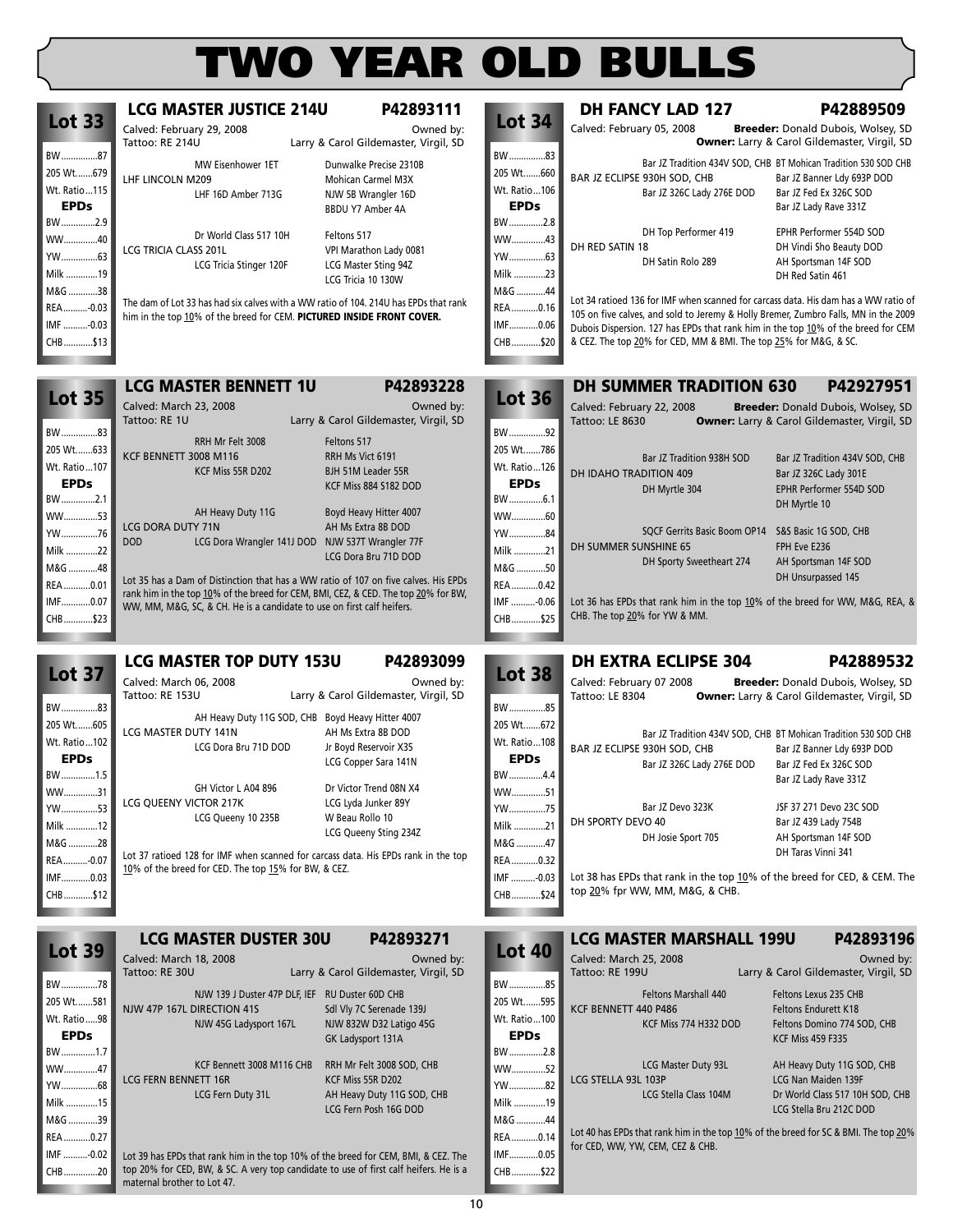| BW88<br>205 Wt668                        | RRH Mr Felt 3008                                                                                                                                                                                                                                                                                             | Feltons 517                                                                    |                                             |                                                                                                                                                                                                                     |                            |
|------------------------------------------|--------------------------------------------------------------------------------------------------------------------------------------------------------------------------------------------------------------------------------------------------------------------------------------------------------------|--------------------------------------------------------------------------------|---------------------------------------------|---------------------------------------------------------------------------------------------------------------------------------------------------------------------------------------------------------------------|----------------------------|
| Wt. Ratio113<br><b>EPDs</b>              | KCF BENNETT 3008 M116<br>KCF Miss 55R D202                                                                                                                                                                                                                                                                   | RRH Ms Vict 6191<br>BJH 51M Leader 55R<br>KCF Miss 884 S182 DOD                |                                             |                                                                                                                                                                                                                     |                            |
| BW3.4<br>WW54<br>YW83<br>Milk 26         | Dr World Class 517 10H<br>LCG DOROTHEA CLASS 45L DOD<br>LCG Dorthe Wrangler 172H                                                                                                                                                                                                                             | Feltons 517<br>VPI Marathon Lady 0081<br>NJW 537T Wrangler 77F                 |                                             |                                                                                                                                                                                                                     |                            |
| M&G 53<br>REA-0.03<br>IMF0.14<br>CHB\$25 | Lot 41 ratioed 112 for IM when scanned for carcass data. He has a Dam of Distinction<br>that has a WW ratio of 110 on seven calves. 2150 has EPDs that rank him in the top<br>10% of the breed for WW, MM, M&G, CEM, SC, BMI, & CHB. The top 20% for YW,<br>IMF, & CEZ. His maternal sister sells as Lot 50. | LCG Dorothea Junker 162X DOD                                                   |                                             |                                                                                                                                                                                                                     |                            |
|                                          |                                                                                                                                                                                                                                                                                                              |                                                                                | <b>Lot 42</b>                               | <b>DH GOLD RUSH 417</b><br>Calved: January 27 2008                                                                                                                                                                  | <b>Breeder:</b>            |
|                                          |                                                                                                                                                                                                                                                                                                              |                                                                                | BW83<br>205 Wt616                           | Tattoo: LE 8417<br>Bar JZ Tradition 434V SOD, CHB B1                                                                                                                                                                | <b>Owner:</b> Larry & C    |
|                                          |                                                                                                                                                                                                                                                                                                              |                                                                                | Wt. Ratio99<br><b>EPDs</b><br>BW2.6<br>WW48 | BAR JZ ECLIPSE 930H SOD, CHB<br>Bar JZ 326C Lady 276E DOD                                                                                                                                                           | B<br>B<br>B                |
|                                          |                                                                                                                                                                                                                                                                                                              |                                                                                | YW72<br>Milk 14<br>M&G 38                   | EPHR Performer 554D SOD<br>DH PEACHES & CREAM 508 DOD<br>DH Peach Blossom 308                                                                                                                                       | K<br>EF<br>D<br>D          |
|                                          |                                                                                                                                                                                                                                                                                                              | <b>Lot 42</b>                                                                  | REA0.51<br>IMF0.07<br>CHB\$25               | Lot 42 ratioed 116 for REA and 131 for IMF when :<br>combination. His dam is a Dam of Distinction tha<br>Center, SD in the 2009 Dubois Dispersion. 417 has EP<br>of the breed for CEM, REA, BMI, & CHB. The top 259 |                            |
| <b>Lot 43</b>                            | <b>LCG MASTER BENNETT 213U</b>                                                                                                                                                                                                                                                                               | P42893132                                                                      | <b>Lot 44</b>                               | <b>LCG MASTER REPLY 220U</b><br>Calved: March 07, 2008                                                                                                                                                              |                            |
| BW79                                     | Calved: March 16, 2008<br>Tattoo: RE 213U                                                                                                                                                                                                                                                                    | Owned by:<br>Larry & Carol Gildemaster, Virgil, SD                             | BW83                                        | Tattoo: RE 220U                                                                                                                                                                                                     | Larry & C                  |
| 205 Wt631<br>Wt. Ratio106<br><b>EPDs</b> | RRH Mr Felt 3008<br>KCF BENNETT 3008 M116<br>KCF Miss 55R D202                                                                                                                                                                                                                                               | Feltons 517<br>RRH Ms Vict 6191<br>BJH 51M Leader 55R<br>KCF Miss 884 S182 DOD | 205 Wt628<br>Wt. Ratio106<br><b>EPDs</b>    | BRL Call 100L CHB, FDL, FIE<br>TAR Z5 CALL ME 2R<br>Tar Z5 Miss Braxton 28M                                                                                                                                         | H<br><b>BR</b><br>Br<br>Ta |
| BW2.2<br>WW57<br>YW86<br>Milk 20         | AH Heavy Duty 11G<br>LCG SALLY DUTY 162L                                                                                                                                                                                                                                                                     | Boyd Heavy Hitter 4007<br>AH Ms Extra 8B DOD                                   | BW2.0<br>WW49<br>YW65<br>Milk 21            | Dr World Class 517 10H SOD, CHB<br>LCG CLASSY MAY 46P DOD<br>LCG May Target 35J                                                                                                                                     | Fel<br>VP<br><b>W</b>      |
| M&G 48<br>REA0.04                        | LCG Sally Wrangler 62H DOD<br>Lot 43 has a dam that has had five calves with a WW ratio of 106. His EPDs rank him                                                                                                                                                                                            | NJW 537T Wrangler 77F<br>LCG Sally Bru 68D DOD                                 | M&G 45<br>REA0.33                           | Lot 44 ratioed 117 for REA when scanned for care<br>Distinction that has had four calves with a WW ratio                                                                                                            | LC                         |
| IMF0.09<br>CHB\$25                       | in the top 10% of the breed for WW, CEM, BMI, & CHB. The top 20% for CED, BW,<br>YW, M&G, SC, IMF & CEZ. A candidate to use on first calf heifers.                                                                                                                                                           |                                                                                | IMF0.03<br>CHB\$21                          | him in the top 10% of the breed for M&G & CEM. TI<br>CHB. A candidate to use on first calf heifers.                                                                                                                 |                            |
|                                          | DH MOVIN ON UP 570                                                                                                                                                                                                                                                                                           | P42889446                                                                      |                                             | <b>DH MR RIGHT 356</b>                                                                                                                                                                                              |                            |
| <b>Lot 45</b>                            | Calved: February 11, 2008                                                                                                                                                                                                                                                                                    | Breeder: Donald Dubois, Wolsey, SD                                             | <b>Lot 46</b>                               | Calved: February 03, 2008                                                                                                                                                                                           | <b>Breeder:</b>            |

| BW85         |
|--------------|
| 205 Wt663    |
| Wt. Ratio106 |
| EPDs         |
| BW3.3        |
| WW46         |
| YW66         |
| Milk 28      |
| M&G 51       |
| REA0.39      |
| IMF -0.06    |
| CHB\$20      |

**Lot 41**

Tattoo: LE 8570 **Owner:** Larry & Carol Gildemaster, Virgil, SD Remitall Online 122L SOD, CHB Remitall Embracer 8E CHB

AH Ms Tri Banner 21H

DH Ms Teamster Lass

**LCG MASTER BENNETT 215U P42893251** Calved: March 02, 2008<br>Tattoo: RE 215U **Calvess Carol** Larry & Carol Gildemaster. Virgil. SD

Larry & Carol Gildemaster, Virgil, SD

AH ONLINE TRADITION 11P Remitall Catalina 24H AH Miss Tradition 18K DOD AH Family Tradition 25H

Bar JZ Eclipse 930H SOD, CHB Bar JZ Tradition 434V SOD, CHB DH SILVER WINGS 733 DOD Bar JZ 326C Lady 276E DOD DH Golden Tara 300 DH Rhett 79 SOD

Lot 45 ratioed 112 for REA when scanned for carcass data. His dam is a Dam of Distinction that has a WW ratio of 108 on six calves. 570 has EPDs that rank him in the top 10% of the breed for MM, M&G, & CEM. The top 20% for REA.

**Lot 41 DH GOLD RUSH 417 P42889474** Donald Dubois, Wolsey, SD arol Gildemaster, Virgil, SD

T Mohican Tradition 530 SOD CHB ar JZ Banner Ldy 693P DOD ar JZ Fed Ex 326C SOD ar JZ Lady Rave 331Z E Idaho Guy 206B SOD PHR Ida May 653Y DOD ر<br>H King Vindi 419 H Rita Myrtle 413 DOD

scanned for carcass data. A rare at sold to Jenny Crowser, Union Ds that rank him in the top 10% % for CED, CEZ, BW & WW.

|             | <b>LCG MASTER REPLY 220U</b>    | P42893247                                                                            |
|-------------|---------------------------------|--------------------------------------------------------------------------------------|
| ot 44       | Calved: March 07, 2008          | Owned by:                                                                            |
|             | Tattoo: RE 220U                 | Larry & Carol Gildemaster, Virgil, SD                                                |
| 83          | BRL Call 100L CHB, FDL, FIE     | H 8E Embracer 8006 CHB                                                               |
| Wt628       | TAR Z5 CALL ME 2R               | <b>BRL Deluxie 100A DOD</b>                                                          |
| Ratio106    | Tar Z5 Miss Braxton 28M         | <b>Braxton Giant 1 SOD</b>                                                           |
| <b>EPDs</b> |                                 | Tar Miss Z5 Victory 22G                                                              |
| 2.0         |                                 |                                                                                      |
| /49         | Dr World Class 517 10H SOD, CHB | Feltons 517 SOD, CHB                                                                 |
| 65          | LCG CLASSY MAY 46P DOD          | VPI Marathon Lady 0081                                                               |
|             | LCG May Target 35J              | <b>Woodcrest Target 58F</b>                                                          |
| G 45        |                                 | LCG May Optimum 30R DOD                                                              |
|             |                                 | Lot 44 ratioed 117 for REA when scanned for carcass data. His dam is a Dam of        |
|             |                                 | Distinction that has had four calves with a WW ratio of 105. 220U has EPDs that rank |
| n no        |                                 |                                                                                      |

Distinction that has had four calves with a WW ratio of 105. 220U has EPDs that rank he top 20% for BW, WW, REA, &

|                          |                           | <b>DH MR RIGHT 356</b>           | P42889461                                                                               |
|--------------------------|---------------------------|----------------------------------|-----------------------------------------------------------------------------------------|
| <b>Lot 46</b>            | Calved: February 03, 2008 |                                  | <b>Breeder:</b> Donald Dubois, Wolsey, SD                                               |
|                          | Tattoo: LE 8356           |                                  | <b>Owner:</b> Larry & Carol Gildemaster, Virgil, SD                                     |
| BW83                     |                           | BRL Call 100L CHB, FDL, FIE      | H 8E Embracer 8006 CHB                                                                  |
| 205 Wt624                | SOCF MISSION 513          |                                  | BRL Deluxie 100A DOD                                                                    |
| Wt. Ratio100             |                           | SOCF Ms Decor 707G               | FPH Traderoute 705 B36                                                                  |
| <b>EPDs</b>              |                           |                                  | SQCF Beauty 836X                                                                        |
| BW2.1                    |                           |                                  |                                                                                         |
| WW35                     |                           | <b>BAR JZ TRADITION 938H SOD</b> | Bar JZ Tradition 434V SOD, CHB                                                          |
| YW57                     | DH ELVIRA 773 DOD         |                                  | Bar JZ 326C Lady 301E                                                                   |
| Milk 21                  |                           | DH Scarlet Nan 137               | DH Rhett 79 SOD                                                                         |
|                          |                           |                                  | DH Hot Nan 429 DOD                                                                      |
| M&G 38                   |                           |                                  | Lot 46 is out of a Dam of Distinction with a WW ratio of 110 on six calves. He has EPDs |
| REA0.04                  |                           |                                  | that rank him in the top 10% of the breed for CEZ. The top 20% for CED, BW, & CEM.      |
| <b>IN APROVE</b><br>0.04 |                           |                                  |                                                                                         |

 $REA...$ IMF............0.04 CHB............\$15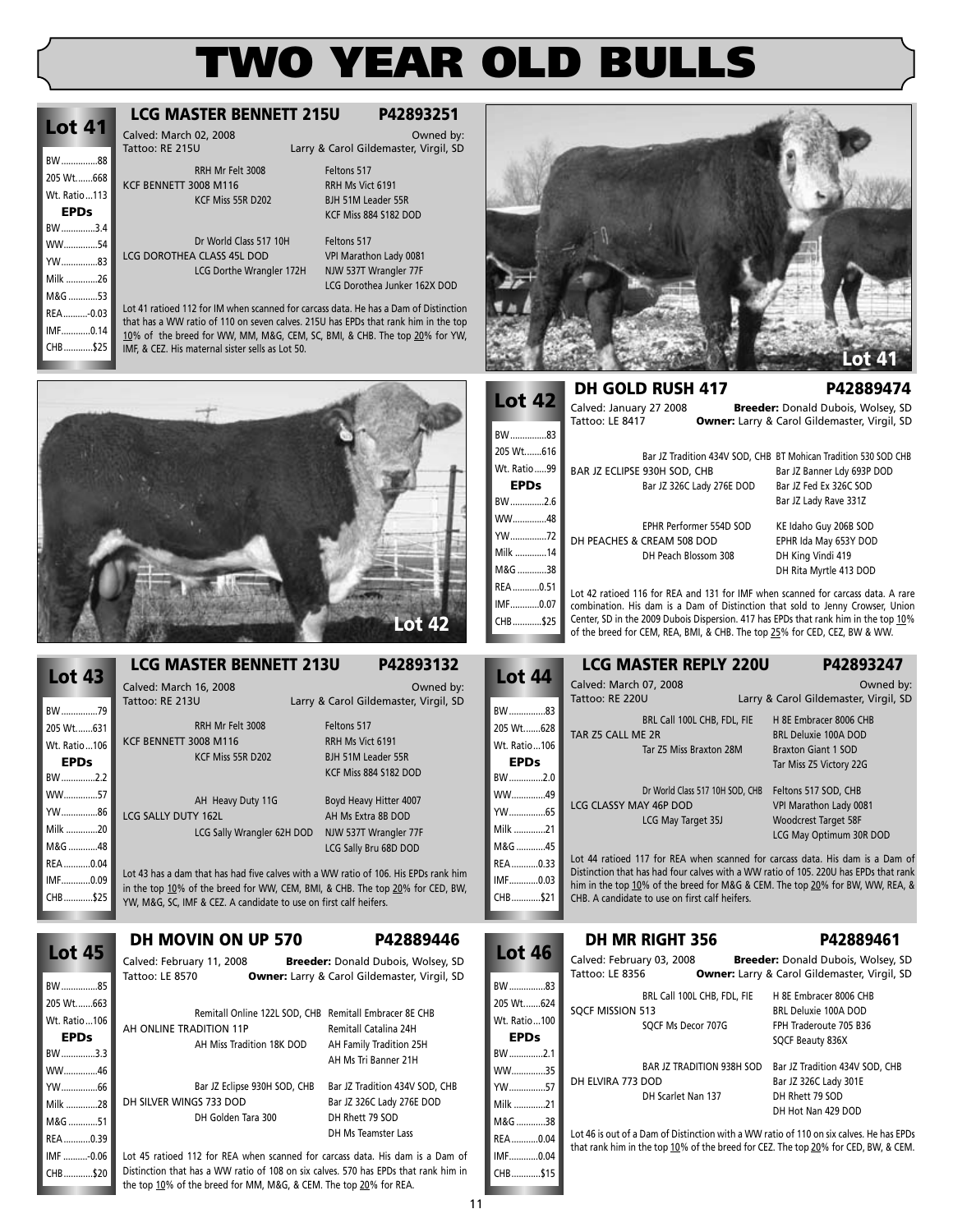# **YEARLING HEIFERS**

| <b>Lot 47</b> | <b>LCG FERNS SECRET 30W</b>                                                                                                                                               | P42985955                             |
|---------------|---------------------------------------------------------------------------------------------------------------------------------------------------------------------------|---------------------------------------|
|               | Calved: March 08, 2009                                                                                                                                                    | Owned by:                             |
| BW78          | Tattoo: RE 30W                                                                                                                                                            | Larry & Carol Gildemaster, Virgil, SD |
| 205 Wt603     | KT Top Secret 1030 CHB                                                                                                                                                    | MJB Blazer 1000 SOD, CHB              |
| Wt. Ratio105  | <b>RST 1030 TOP SECRET 5002</b>                                                                                                                                           | KT MS 517 Felton 8031 DOD             |
| <b>EPDs</b>   | RST MS 51J Master Duty 3037                                                                                                                                               | LCG Master Duty 51J DLF, IEF          |
| BW2.1         |                                                                                                                                                                           | MS RST X4 08N 7039 DOD                |
| WW57          | KCF Bennett 3008 M116 CHB                                                                                                                                                 | RRH Mr Felt 3008 SOD, CHB             |
| YW96          | LCG FERN BENNETT 16R                                                                                                                                                      | KCF Miss 55R D202                     |
| Milk 21       | LCG Fern Duty 31L                                                                                                                                                         | AH Heavy Duty 11G SOD, CHB            |
| M&G 49        |                                                                                                                                                                           | LCG Fern Posh 16G DOD                 |
| REA0.05       | Lot 47 is an extra sharp daughter of our Top Secret sire. She has ample pigment and                                                                                       |                                       |
| IMF0.20       | is very clean in her lines. She is out of a nice M116 daughter and is a three-quarter<br>sister to the Lot 48 heifer. A maternal brother sells as Lot 39. PICTURED INSIDE |                                       |
| CHB\$29       | <b>BACK COVER.</b>                                                                                                                                                        |                                       |

|                | <b>LCG LYDAS SECRET 132W</b>                                         | P42985842                                                                           |
|----------------|----------------------------------------------------------------------|-------------------------------------------------------------------------------------|
| <b>Lot 48</b>  | Calved: March 04, 2009                                               | Owned by:                                                                           |
|                | Tattoo: RE 132W                                                      | Larry & Carol Gildemaster, Virgil, SD                                               |
| BW81           | KT Top Secret 1030 CHB                                               | MJB Blazer 1000 SOD, CHB                                                            |
| 205 Wt683      | <b>RST 1030 TOP SECRET 5002</b>                                      | KT MS 517 Felton 8031 DOD                                                           |
| Wt. Ratio  119 | RST MS 51J Master Duty 3037                                          | LCG Master Duty 51J DLF, IEF                                                        |
| <b>EPDs</b>    |                                                                      | MS RST X4 08N 7039 DOD                                                              |
| BW2.5          |                                                                      |                                                                                     |
| WW58           | KCF Bennett 3008 M116 DOD                                            | RRH Mr Felt 3008 SOD, CHB                                                           |
| YW93           | LCG LYDA BENNETT 138R                                                | KCF Miss 55R D202                                                                   |
| Milk 28        | LCG Lyda Class 125L                                                  | Dr World Class 517 10H SOD, CHB, DLF, IEF                                           |
|                |                                                                      | LCG Lyda Stinger 74C                                                                |
| M&G 57         |                                                                      | Lot 48 is quite thick and deep-bodied. Her dam is one of our top producing M116     |
| REA-0.03       |                                                                      | daughters with a WW ratio of 117.7 on her three calves. The first daughters of our  |
| IMF0.23        |                                                                      | Top Secret sire exhibited beautiful udders and ratioed 108 on their first calves in |
| CHB\$28        | 2009. A maternal brother sells as Lot 7. PICTURED INSIDE BACK COVER. |                                                                                     |

|               | <b>LCG KARLA TRAILDRIVE 149W</b> | P42985866                                                                               |
|---------------|----------------------------------|-----------------------------------------------------------------------------------------|
| <b>Lot 49</b> | Calved: March 14 2009            | Owned by:                                                                               |
|               | Tattoo: RE 149W                  | Larry & Carol Gildemaster, Virgil, SD                                                   |
| BW87          | NJW 6Z Wrangler 20E              | Circle-D Wrangler 832W SOD, CHB                                                         |
| 205 Wt652     | <b>NJW BW TRAILDUST 161L</b>     | CJ 3W Miss 6Z                                                                           |
| Wt. Ratio113  | Saddle Vly Ladysport 120         | <b>RU Duster 60D CHB</b>                                                                |
| <b>EPDs</b>   |                                  | GK Ladysport 131A                                                                       |
| BW3.7         |                                  |                                                                                         |
| WW49          | LLL Spade 106K CHB               | MW LLL Farley 24F SOD, CHB                                                              |
| YW76          | <b>LCG KARLA FRANKLIN 119P</b>   | Dunwalke Rosie D68 DOD                                                                  |
| Milk 21       | LCG Karla Jack 129L DOD          | LCG Master Jack 94G SOD                                                                 |
|               |                                  | LCG Karla Rolla 51E                                                                     |
| M&G 45        |                                  | Lot 49 is out of one of our most ideal cows that is pictured inside the back cover. Lot |
| REA0.37       |                                  | 49's dam has a WW ratio of 107.5 on four calves. Take a look at this heifer and you     |
| IMF0.01       |                                  | will see why we are so impressed with the Traildust calves. 149W IS PICTURED ON         |
| CHB\$23       | THE FRONT COVER.                 |                                                                                         |





| <b>Lot 50</b>                                    | <b>LCG DOROTHEA TRAILDRIVE 215W</b>                                                                | P429858936                                                                                                                                            |
|--------------------------------------------------|----------------------------------------------------------------------------------------------------|-------------------------------------------------------------------------------------------------------------------------------------------------------|
|                                                  | Calved: March 16, 2009                                                                             | Owned by:                                                                                                                                             |
| BW87<br>205 Wt599<br>Wt. Ratio104<br><b>EPDs</b> | Tattoo: RE 215W<br>NJW 6Z Wrangler 20E<br><b>NJW BW TRAILDUST 161L</b><br>Saddle Vly Ladysport 120 | Larry & Carol Gildemaster, Virgil, SD<br>Circle-D Wrangler 832W SOD, CHB<br>CJ 3W Miss 6Z<br>RU Duster 60D CHB<br>GK Ladysport 131A                   |
| BW3.3<br>WW44<br>YW77<br>Milk 22<br>M&G 44       | LCG DOROTHEA CLASS 45L DOD<br>LCG Dorothe Wrangler 172H                                            | Dr World Class 517 10H SOD, CHB, DLF, IEF Feltons 517 SOD, CHB<br>VPI Marathon Lady 0081<br>NJW 537T Wrangler 77F SOD<br>LCG Dorothea Junker 162X DOD |
| REA0.15<br>IMF -0.01<br>CHB\$20                  | has a WW ratio of 110.3 on seven calves. A maternal brother sells as Lot 41.                       | Lot 50 is out of one of our favorite World Class cows that is a Dam of Distinction and                                                                |

# **COMMERCIAL HEIFERS**

We will be offering a select group of approximately 40 commercial yearling heifers. The heifers are Herefords and most were born in March of 2009. They have been Bangs Vaccinated and have had their fall shots with boosters in accordance with the Pfizer Select Vac program. They were also poured for external and internal parasites.

We plan to offer them in groups of approximately fifteen with gate cut allowed if you would want less. These heifers will not be registered, although they are sired by our herd bulls and out of registered cows.



**SAPS**